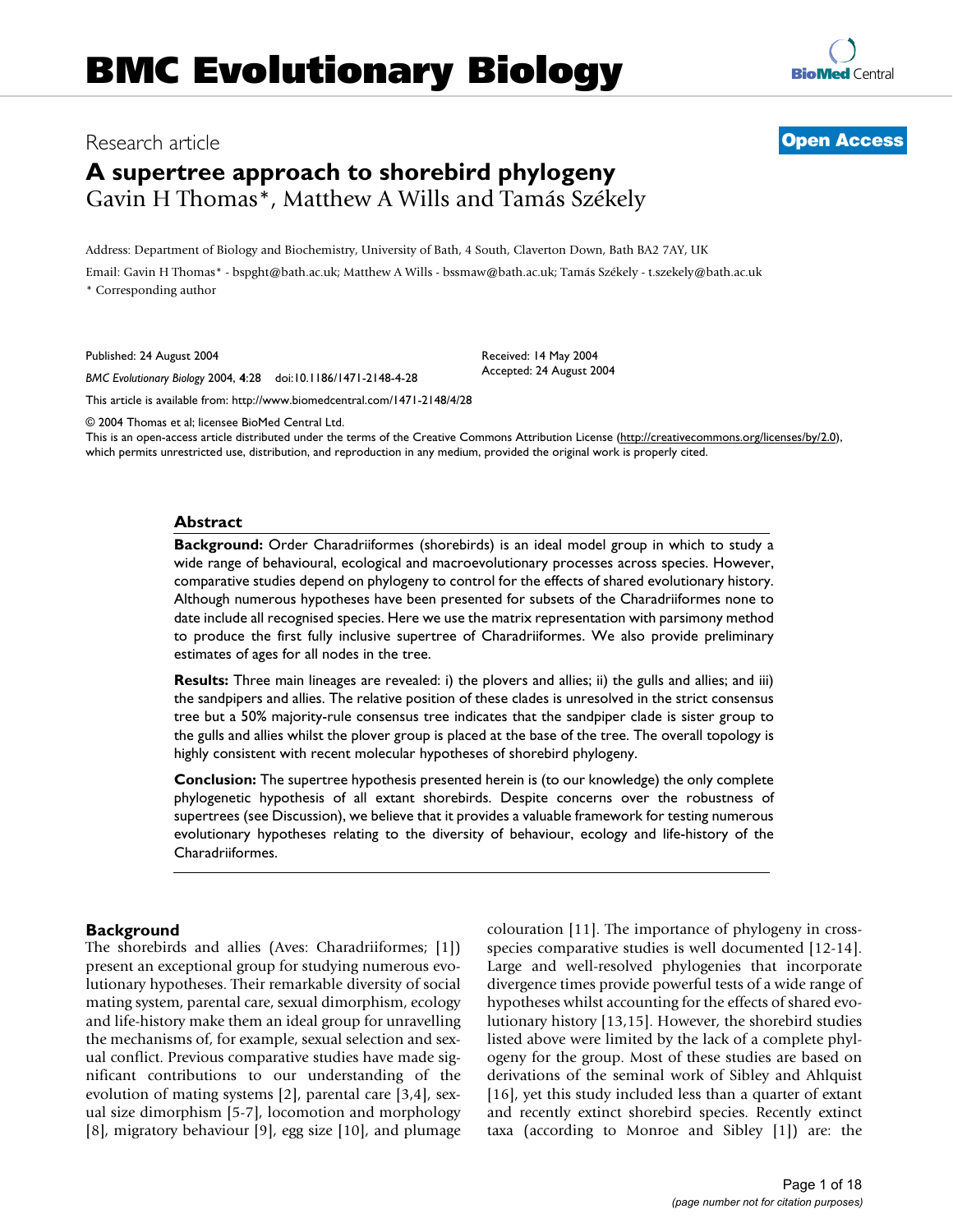Tahitian sandpiper *Prosobonia leucoptera*, the Canary Islands oystercatcher *Haematopus maedewaldoi*, and the Great auk *Pinguinus impennis*.

Recent molecular studies covering a wide range of shorebird families have drawn attention to conflict in the reconstruction of the deep basal nodes of shorebird phylogeny (figure 1; reviewed by van Tuinen *et al.* [17]). For example, morphological data [18,19] places Alcinae (auks, puffins, murres) at the base of the shorebird tree whilst sequence [20[-22](#page-15-0)] and DNA-DNA hybridisation [16] data suggests that they are a highly derived sister group to Stercorariini (skuas and jaegers), Larini (gulls), Sternini (terns), and Rynchopini (skimmers). It is important to note that taxon coverage differs between these studies and this may be an important factor in determining the tree topology. Specific phylogenies have been derived, for example, for sandpipers [23], the genus *Charadrius* [[24\]](#page-15-1), and jacanas [25] using DNA sequence data. In contrast, morphological evidence provided the basis for Chu's [26] study of gull phylogeny. Strauch [18] presented the most complete data set of 227 Charadriiformes species. However, despite the plethora of cladograms for particular shorebird groups (see reviews by Sibley and Ahlquist [16]; Thomas *et al.* [[22\]](#page-15-0)), those that address relationships across the whole clade use either sparse taxon sampling [16,27], or are based on reassessments of Strauch's [18] data [19,28-30]. Note that Dove [30] included a feather microstructural analysis in addition to her reanalysis of Strauch's [18] data.

## *Combining phylogenetic data*

Numerous methods and types of data can be used to infer phylogeny. Frequently, as in Charadriiformes, a single analysis incorporating all taxa of interest is absent. Under the principle of total evidence [31], all sources of phylogenetic information should be combined to maximize their explanatory power. Eernisse and Kluge [32] define total evidence as a method for seeking the best fitting phylogenetic hypothesis for an unpartitioned set of synapomorphies (shared derived characters) using character congruence (characters combined in a supermatrix). Hence, this method combines the primary data (molecular, morphological and behavioural characters) into a single analysis. The approach is powerful because weak signals in the partitioned data sets may be enhanced when combined, and previously obscured relationships may be revealed [33].

The total evidence approach has both practical and theoretical problems. First, only certain types of data can be combined. For example, nucleotide sequences and morphological traits can be readily assessed together as characters, but it is not generally possible to include nucleotide sequences and genetic distance data in a single

analysis [34]. We acknowledge that Lapointe *et al.* [35] suggest a distance based approach to combine otherwise incompatible data in a total evidence analysis, although this method has not been tested beyond a single application. The consequence is that it is rarely possible to combine all sources of data in practice and the lack of overlap in combinable data sets may result in a reduction of the number of taxa included. Second, Miyamoto and Fitch [36] contend that combining data sets is rarely justified because partitions of phylogenetic data are real and unequivocal. They argue that several partitions producing similar topologies provide multiple lines of independent evidence supporting that topology.

Theoretical arguments over the benefits of total evidence will undoubtedly continue, but perhaps the major barriers to its use are the often very high computational demands of large matrices, and the *a priori* exclusion of certain data types. This is particularly true of Charadriiformes phylogeny, where one of the most significant contributions to the field – DNA-DNA hybridisation – cannot be included. An alternative set of techniques, collectively termed supertrees (e.g., Matrix Representation with Parsimony, MRP; [37,38]), enables combination of trees (rather than raw data) from otherwise incompatible sources. MRP methods code source phylogenies based on the presence and absence of taxa at each node of the tree [37-39] and are thus one step removed from the primary data. It is important to recognise that supertrees should not be regarded as a replacement for exhaustive phylogenetic studies of the primary data and there are drawbacks to the methods (see Discussion). However, they do enable very large phylogenies to be constructed rapidly [15]. Supertrees have been constructed successfully for a wide variety of taxa including carnivores [15], primates [39], seabirds [40], dinosaurs [41], and grasses [42].

Shorebirds are particularly well suited for supertree treatment, since there are numerous incomplete phylogenies available and a broader phylogeny is desirable to facilitate powerful analyses of numerous evolutionary hypotheses (see above). Here, we present the first complete composite phylogeny of extant and recently extinct [1] shorebirds using the MRP approach. We are therefore combining data on tree topologies, and not conducting a simultaneous analysis on the original data. We also use fossil and molecular data to estimate divergence times (see Methods). The combination of complete taxonomic coverage and the inclusion of branch lengths provide the basis for future comparative analyses of Charadriiformes evolution. In addition, conflicting and unresolved areas of Charadriiformes phylogeny are revealed.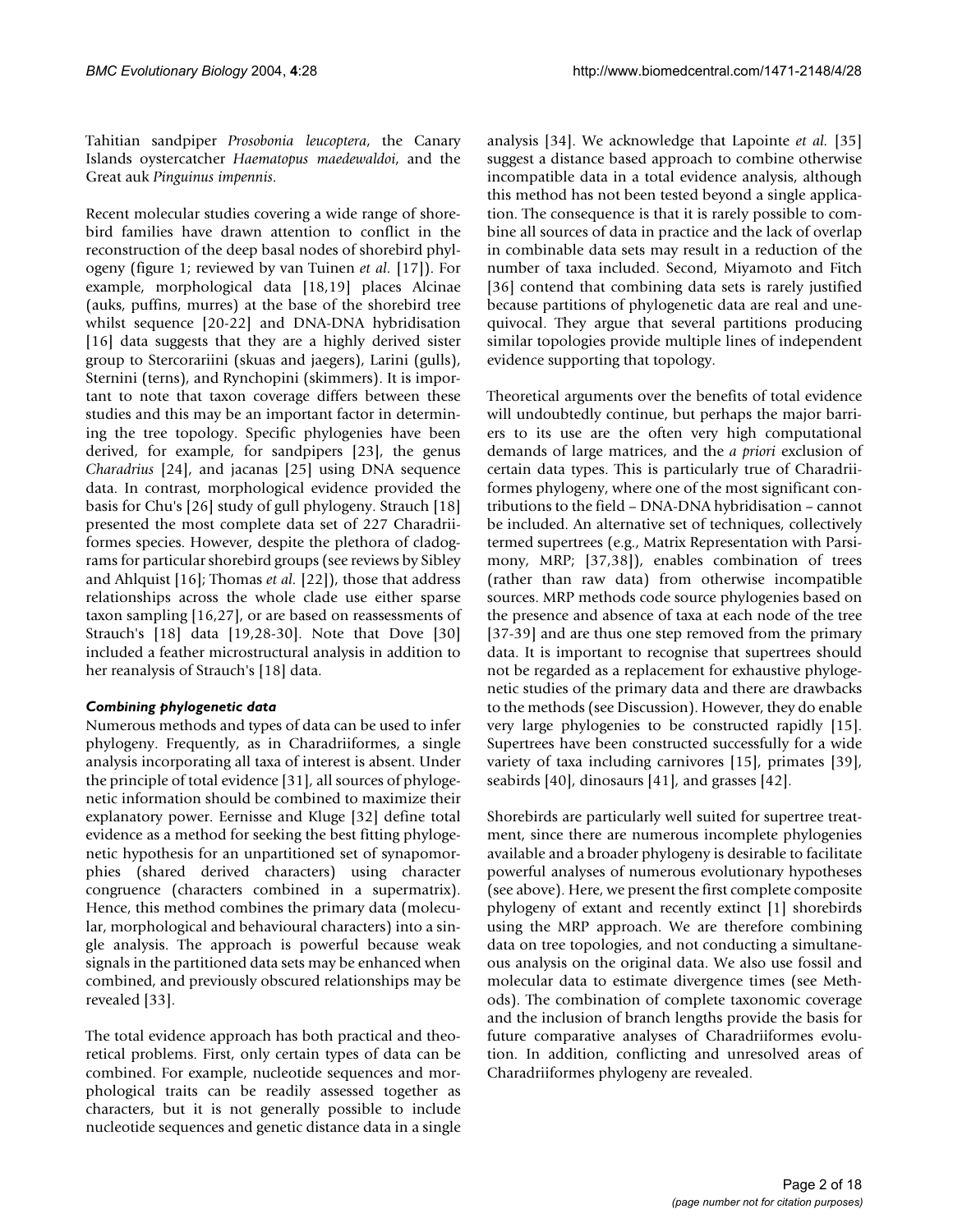

**Previous hypotheses shorebird phylogeny.** Family and subfamily level relationships of shorebirds based on: a) Morphological data [19]; b) DNA-DNA hybridisation [16]; c) Sequence analysis of RAG-1 [20, 21], cytochrome-*b* [22] and myoglobin intron II [21].

#### **Results and Discussion** *Supertree resolution and topology*

We found 1469 equally short trees of length 1847 steps using the parsimony ratchet approach (see Methods). This compares favourably to a standard heuristic search that yielded shortest trees of 1853 steps. All subsequent results and discussion refer to the parsimony ratchet analyses. Figure [2](#page-3-0) shows the family and subfamily level relationships of shorebirds based on the strict and 50 % majorityrule consensus tree (see additional file 1 for branch length estimates). Figures [3](#page-4-0),[4](#page-5-0),[5](#page-6-0),[6](#page-7-0)[,7](#page-8-0)[,8](#page-9-0)[,9](#page-10-0) show the species level phylogeny. The full 50% majority rule consensus and the strict consensus trees are available as additional file 2 and 3 respectively. The 50% majority-rule consensus tree is well resolved (73.1%; 255 nodes out of a possible 349 in a fully bifurcating tree), although the strict consensus tree is only 49.6% resolved (173 from 349 possible nodes). The majority rule tree includes nine novel clades (numbers 20, 29, 57, 85, 89, 108, 122, 139, 140) that do not appear in any of the source trees; all of these occur towards the tips of the tree. This is a general problem in supertree construction and such clades should be collapsed as they have no support [41]. To demonstrate where the MRP method has performed badly we have included the novel clades in all figures and list details in the figure legends. In addition, 58 nodes are supported by only one character (see additional file 1). Each of these nodes is left over from a single source tree. Assessing the support for such nodes is problematic because this may simply reflect a

lack of research directed at the taxa in question. A major challenge for supertree construction is to develop measures of support that reflect the robustness of nodes in the source trees. We list the number of characters supporting each node (additional file 1) but stress that these are not measures of tree robustness and may not be directly comparable even within the same tree. This is because the taxon coverage across source trees is highly variable so some nodes have more potential support than others. Furthermore, because measures of support used in the source trees differ between studies (some source trees include no measures of support), it is impractical and of dubious value to use these measures to assess the robustness of the supertree.

The majority of unresolved nodes in the shorebird supertree are located towards the tips of the phylogeny. For example, the genus *Gallinago* forms a monophyletic clade but only two pairs of species are resolved from 14 species (*G. megala* and *G. negripennis*; *G. macrodactyla* and *G. media*) in the majority-rule tree. Only the latter relationship remains in the strict consensus tree. In addition, clades including the genera *Charadrius* and *Vanellus*, *Calidris* and *Tringa*, *Sterna*, and *Scolopax* are poorly resolved. This may reflect a bias in phylogenetic studies of shorebirds. For instance, we found six source trees for Alcinae [43-48] but none devoted to *Scolopax* or *Gallinago*. Thomas *et al.* [49] indicate that this may be a problem for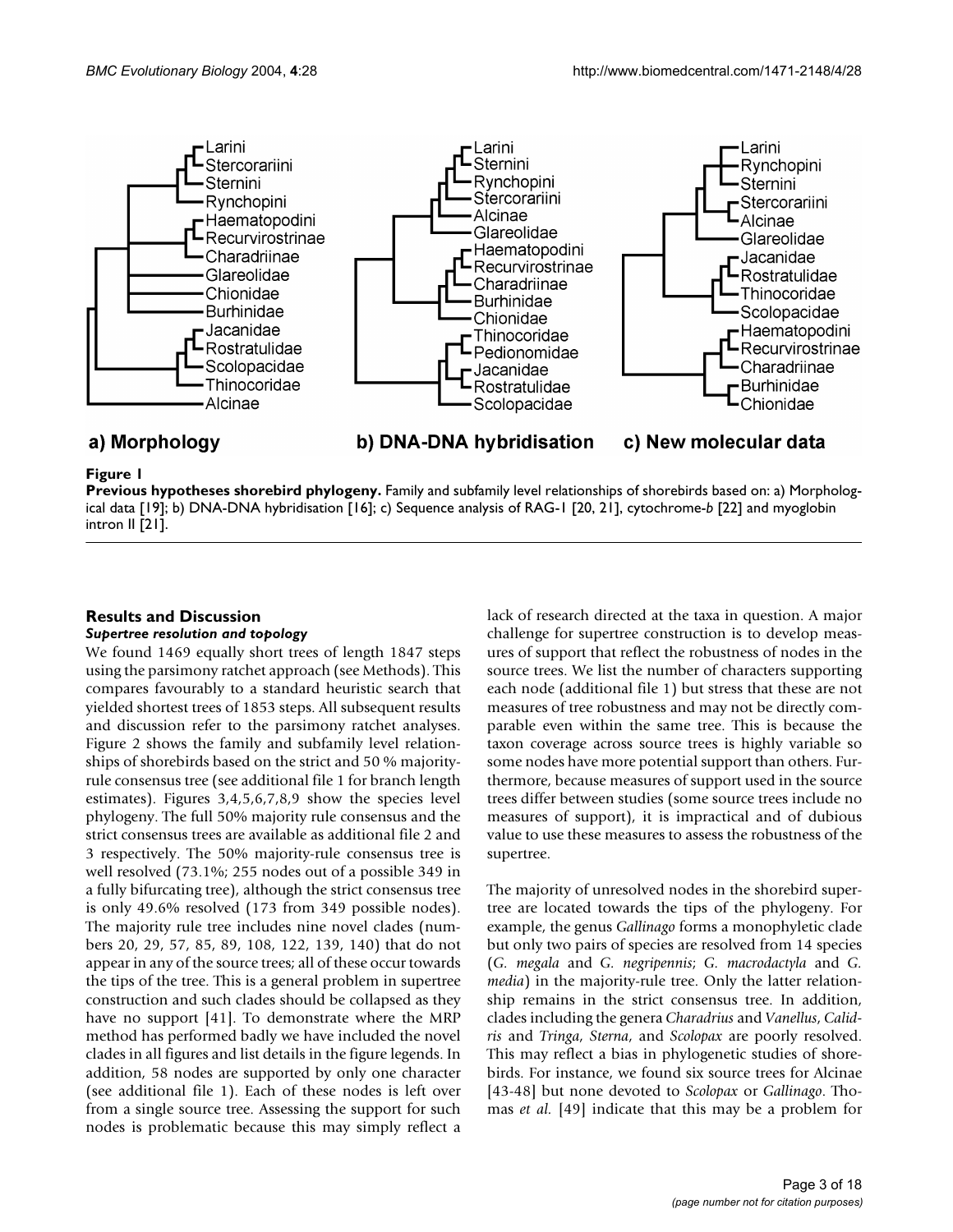<span id="page-3-0"></span>![](_page_3_Figure_2.jpeg)

**Summary of shorebird supertree.** Family and subfamily level relationships of shorebirds based on 50% majority rule tree. Numbers on nodes refer to age estimates in additional file 1. Boxed node numbers indicate that node collapses to its immediate ancestor in the strict consensus tree (see also additional files 2 and 3 for the full 50% majority rule and strict consensus trees respectively).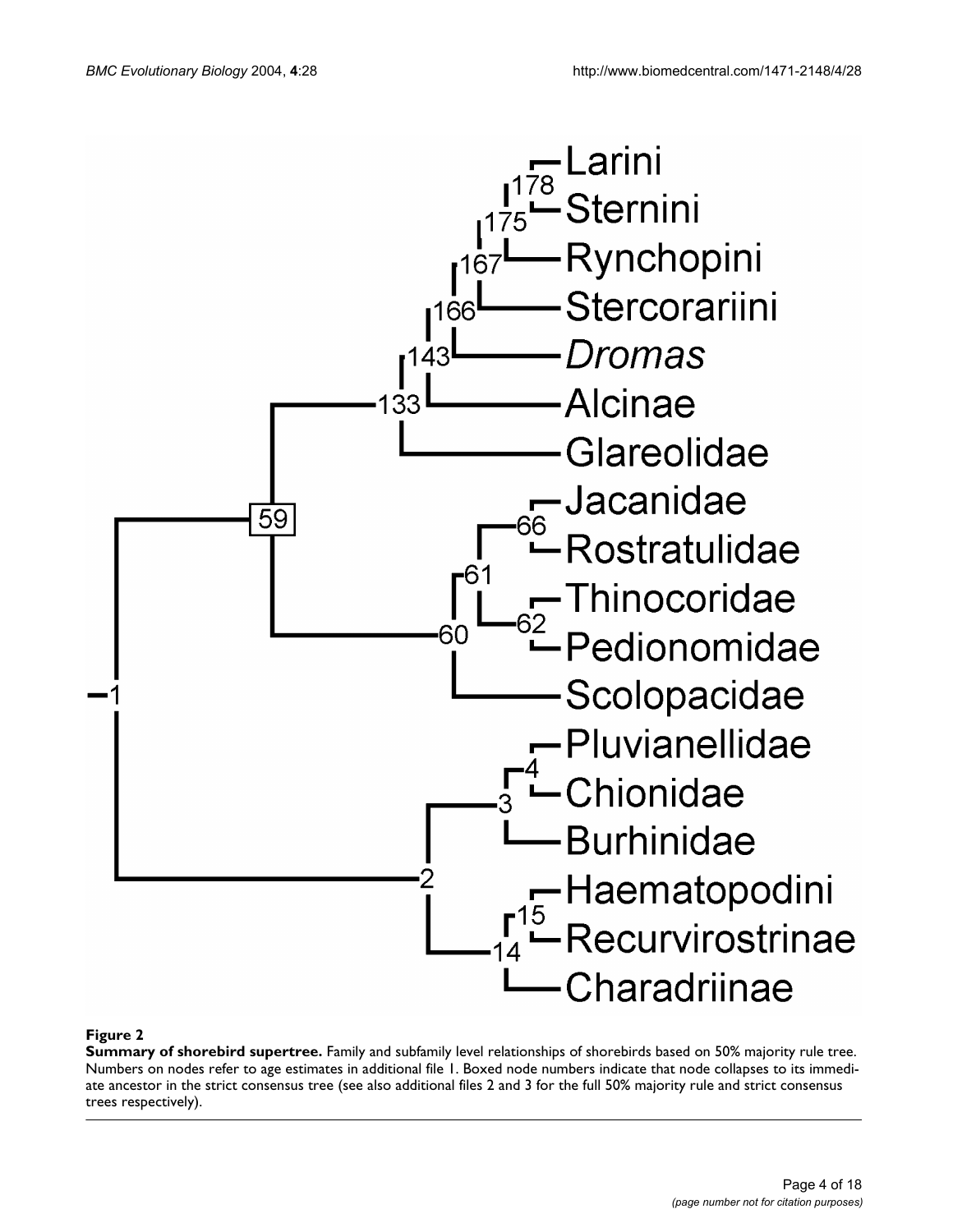<span id="page-4-0"></span>![](_page_4_Figure_2.jpeg)

**Phylogeny of Larini.** 50% majority rule supertree showing the relationships of the Larini. Numbers on nodes refer to age estimates in additional file 1. Boxed node numbers indicate that node collapses to its immediate ancestor in the strict consensus tree (see also additional files 2 and 3 for the full 50% majority rule and strict consensus trees respectively).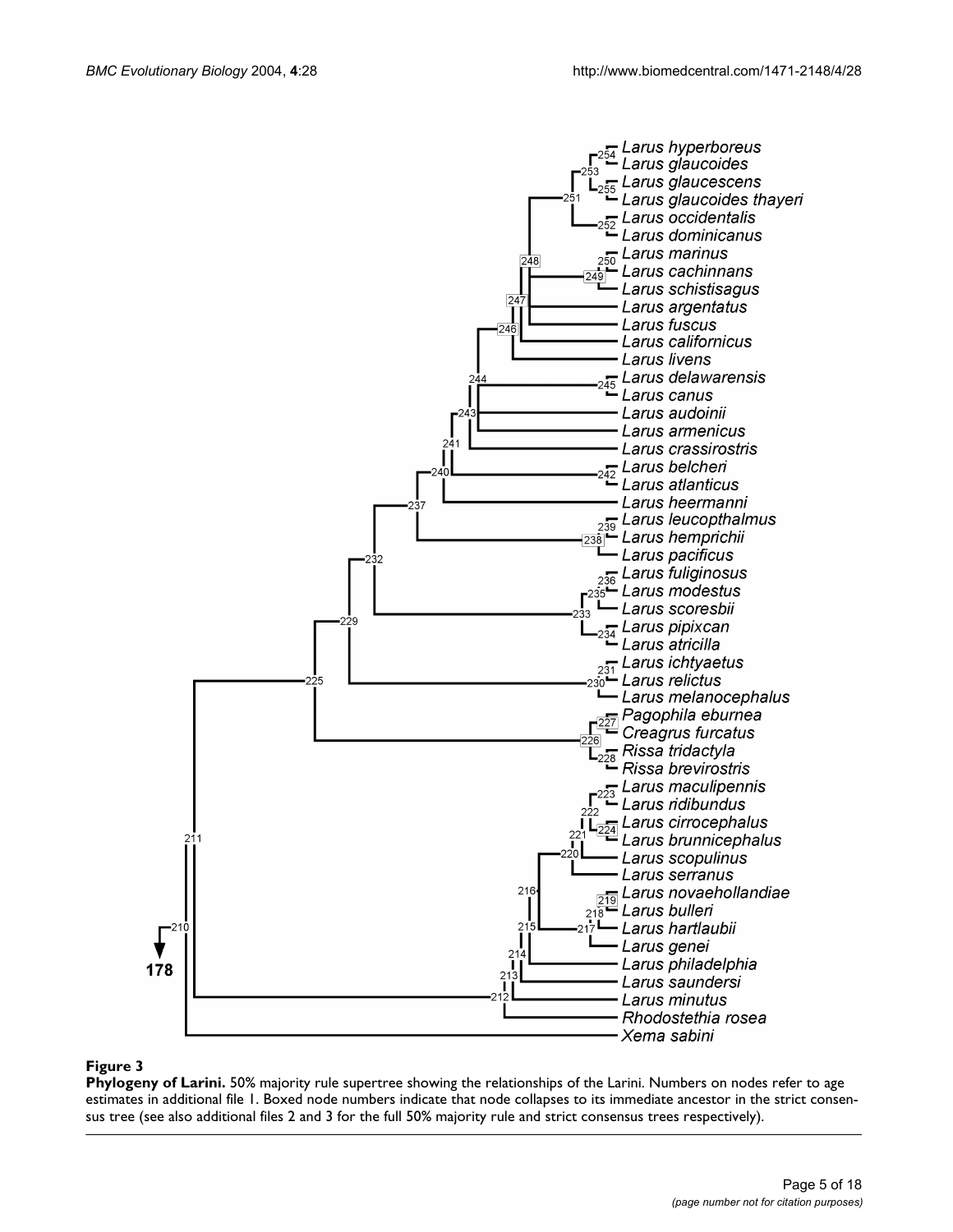<span id="page-5-0"></span>![](_page_5_Figure_2.jpeg)

**Phylogeny of Sternini.** 50% majority rule supertree showing the relationships of the Sternini. Numbers on nodes refer to age estimates in additional file 1. Boxed node numbers indicate that node collapses to its immediate ancestor in the strict consensus tree (see also additional files 2 and 3 for the full 50% majority rule and strict consensus trees respectively).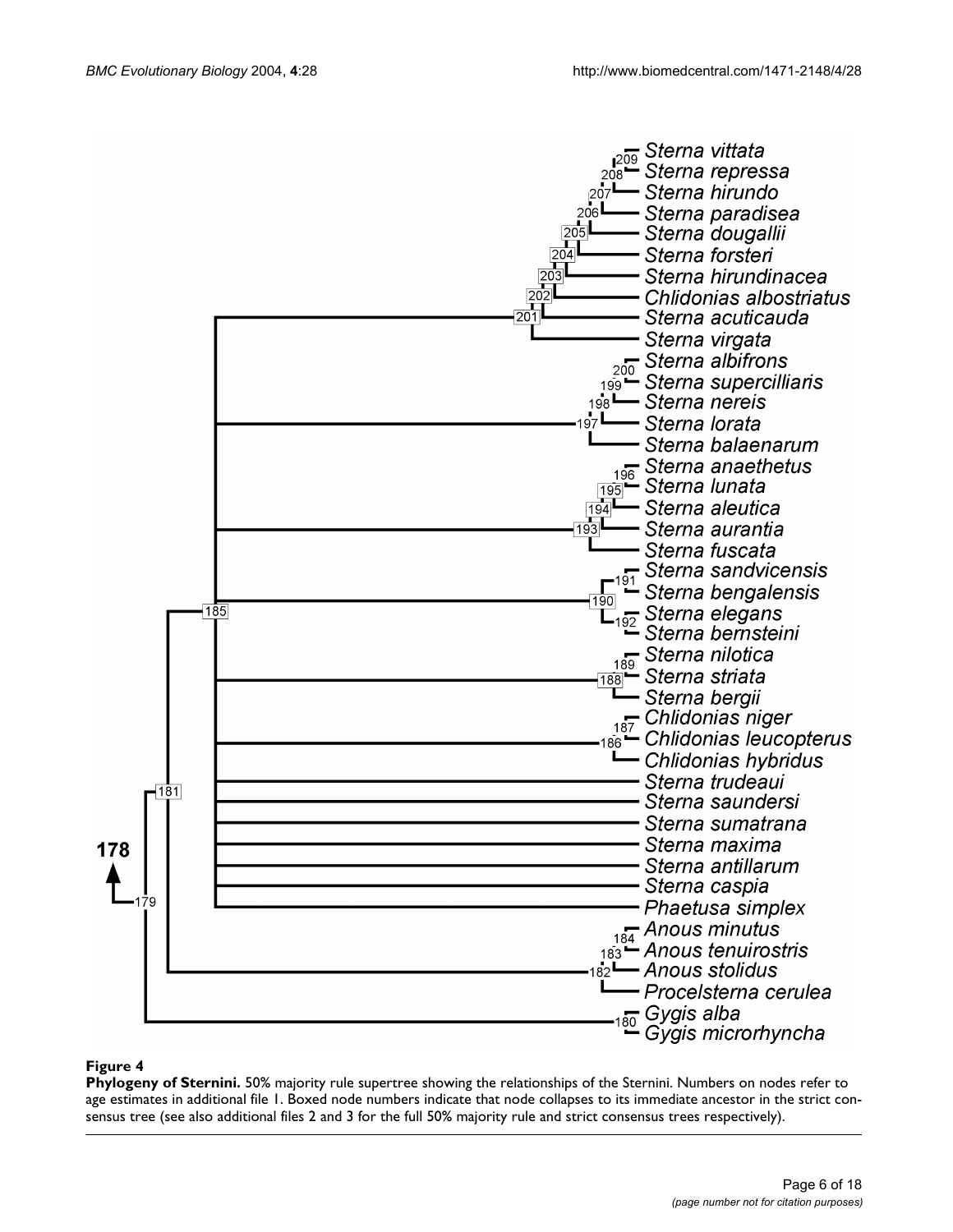<span id="page-6-0"></span>![](_page_6_Figure_2.jpeg)

**Phylogeny of Rynchopini, Stercorariini,** *Dromas***, Alcinae, and Glareolidae** 50% majority rule supertree showing the relationships of the Rynchopini, Stercorariini, *Dromas*, Alcinae, and Glareolidae. Numbers on nodes refer to age estimates in additional file 1. Boxed node numbers indicate that node collapses to its immediate ancestor in the strict consensus tree (see also additional files 2 and 3 for the full 50% majority rule and strict consensus trees respectively). Node numbers 139 and 140 have no support from any source tree and are novel clades.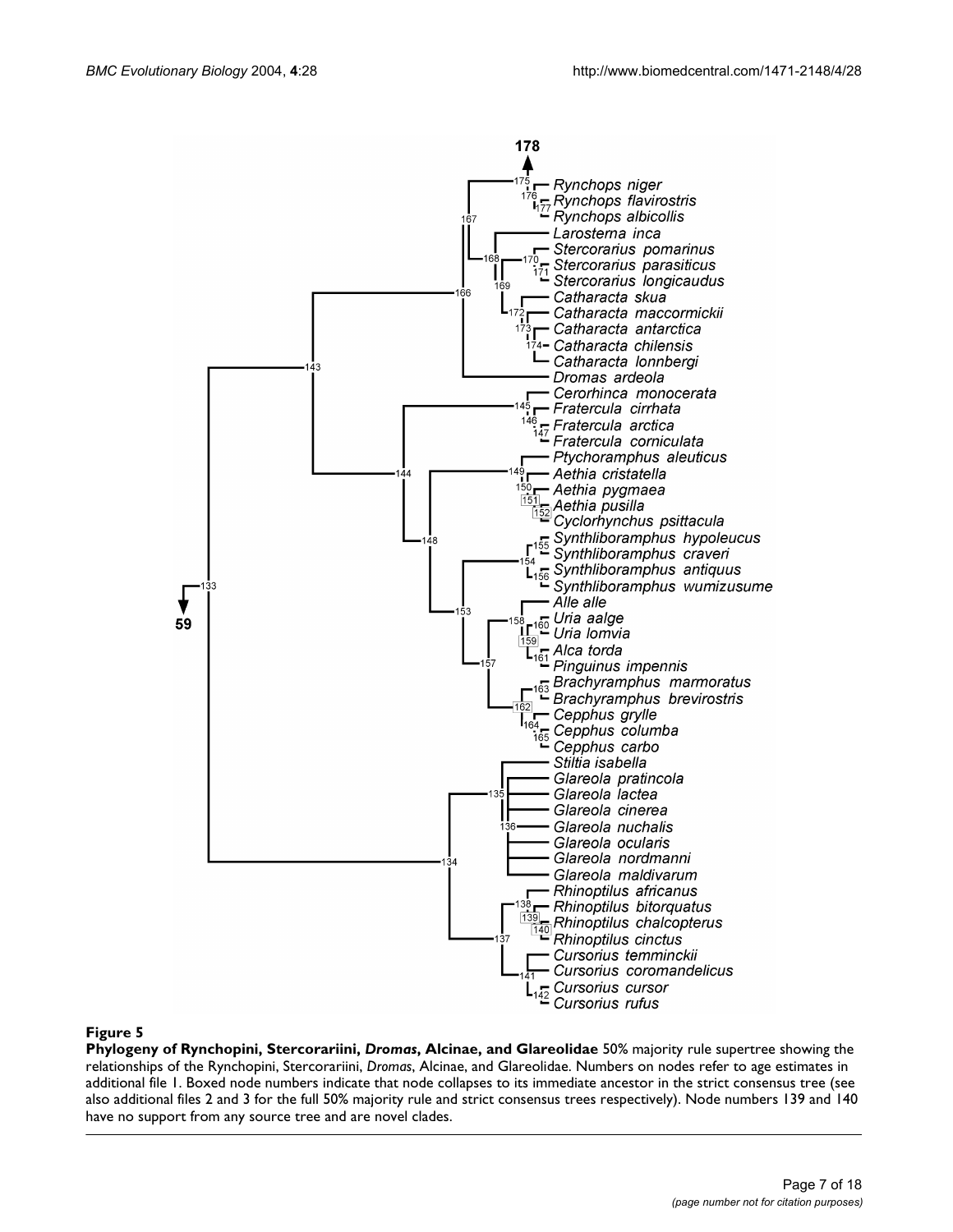<span id="page-7-0"></span>![](_page_7_Figure_2.jpeg)

#### Phylogeny of Jacanidae, Rostratulidae, Th **Figure 6** inocoridae, Pedionomidae and Scolopacidae

**Phylogeny of Jacanidae, Rostratulidae, Thinocoridae, Pedionomidae and Scolopacidae** 50% majority rule supertree showing the relationships of the Jacanidae, Rostratulidae, Thinocoridae, Pedionomidae and Scolopacidae. Numbers on nodes refer to age estimates in additional file 1. Boxed node numbers indicate that node collapses to its immediate ancestor in the strict consensus tree (see also additional files 2 and 3 for the full 50% majority rule and strict consensus trees respectively). Node numbers 85 and 89 have no support from any source tree and are novel clades.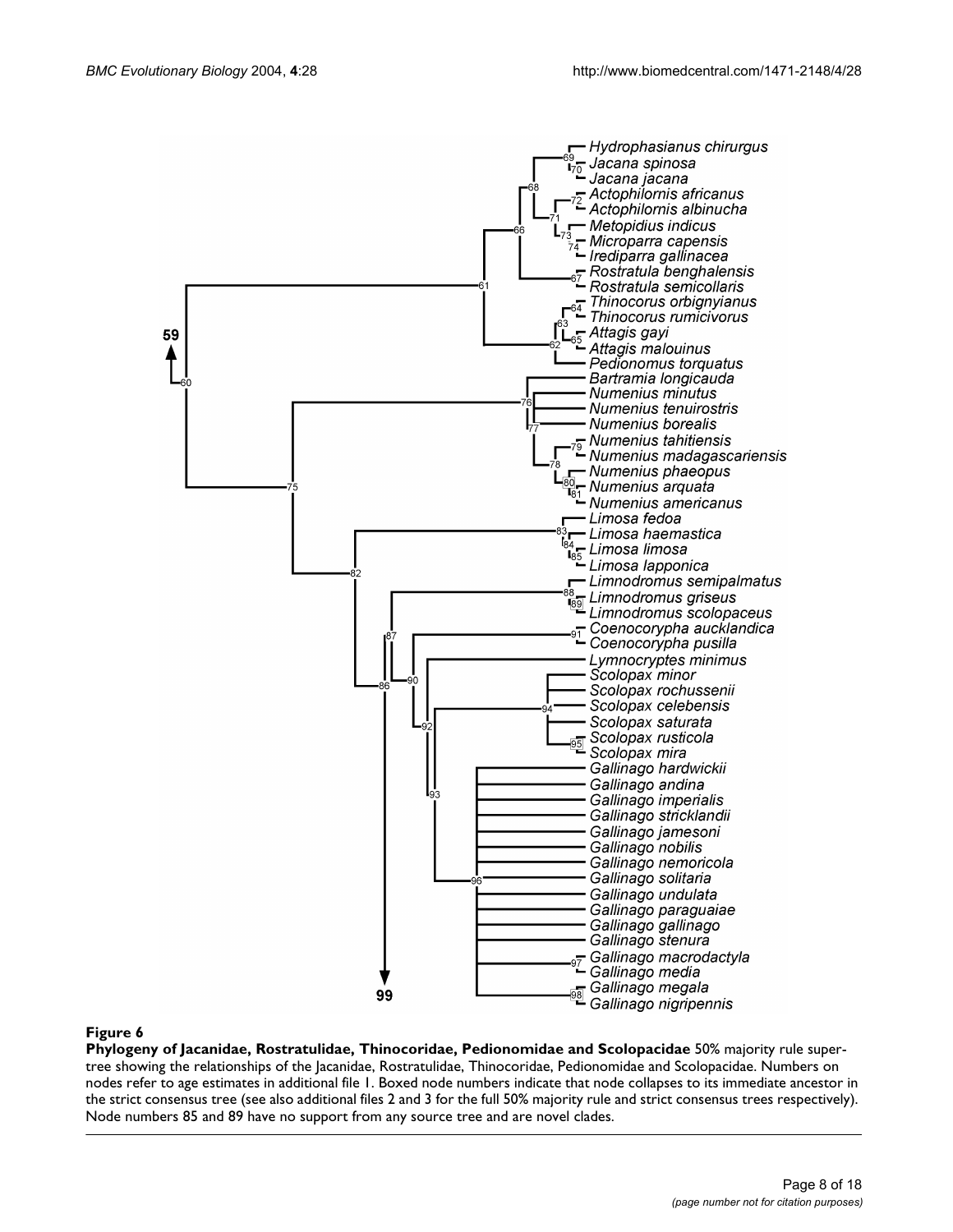<span id="page-8-0"></span>![](_page_8_Figure_2.jpeg)

**Phylogeny of Scolopacidae** 50% majority rule supertree showing the relationships of the Scolopacidae. Numbers on nodes refer to age estimates in additional file 1. Boxed node numbers indicate that node collapses to its immediate ancestor in the strict consensus tree (see also additional files 2 and 3 for the full 50% majority rule and strict consensus trees respectively). Node numbers 108 and 122 have no support from any source tree and are novel clades.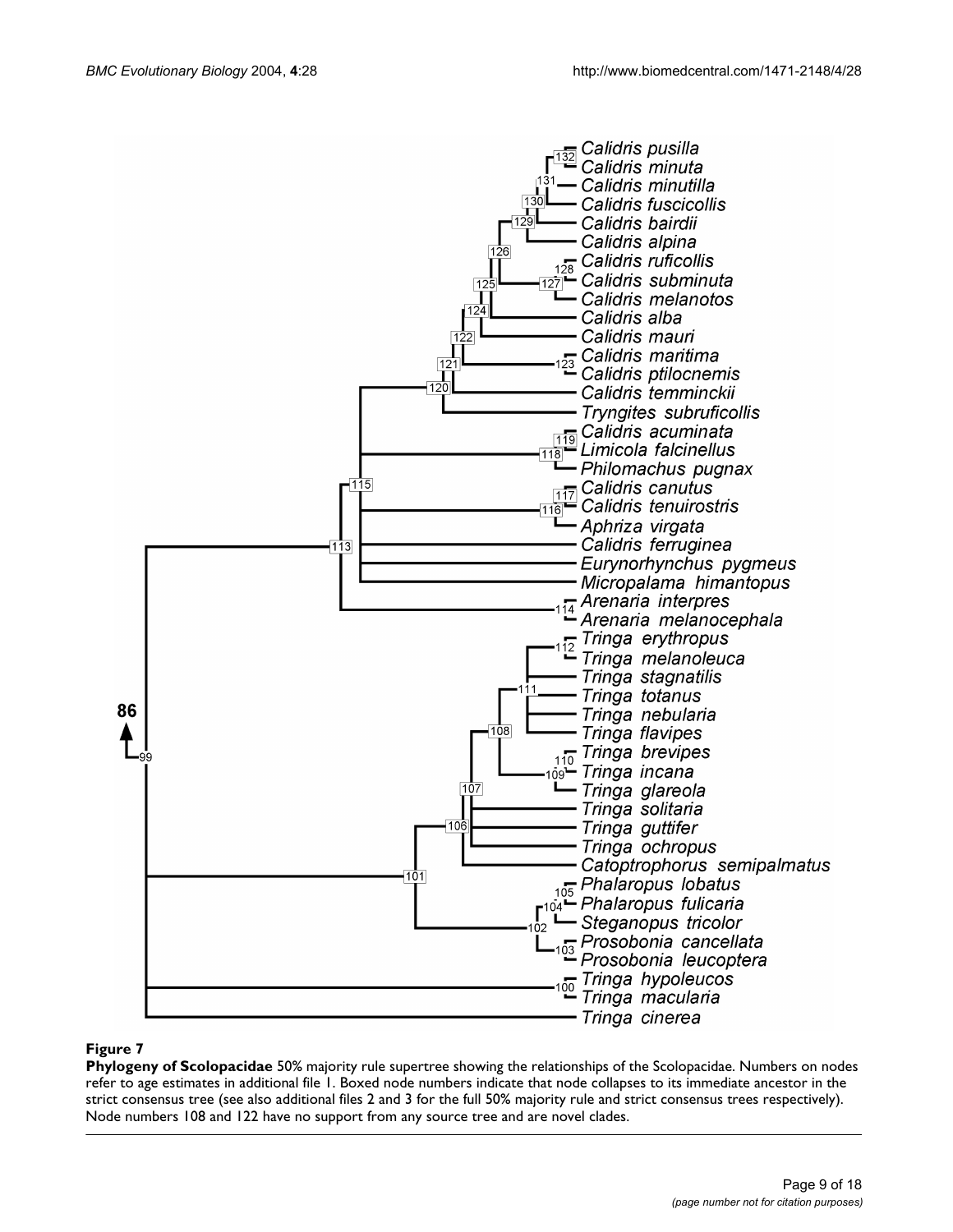<span id="page-9-0"></span>![](_page_9_Figure_2.jpeg)

# Phylogeny of Pluvianellidae, Chionidae, Bu **Figure 8** rhinidae, Haematopodini and Recurvirostrini

**Phylogeny of Pluvianellidae, Chionidae, Burhinidae, Haematopodini and Recurvirostrini** 50% majority rule supertree showing the relationships of the Pluvianellidae, Chionidae, Burhinidae, Haematopodini and Recurvirostrini. Numbers on nodes refer to age estimates in additional file 1. Boxed node numbers indicate that node collapses to its immediate ancestor in the strict consensus tree (see also additional files 2 and 3 for the full 50% majority rule and strict consensus trees respectively). Node numbers 20 and 29 have no support from any source tree and are novel clades.

shorebird studies in general and reported a strong skew favouring research on northern hemisphere species.

In contrast to the within genera relationships, the generic and family levels are generally well resolved. The supertree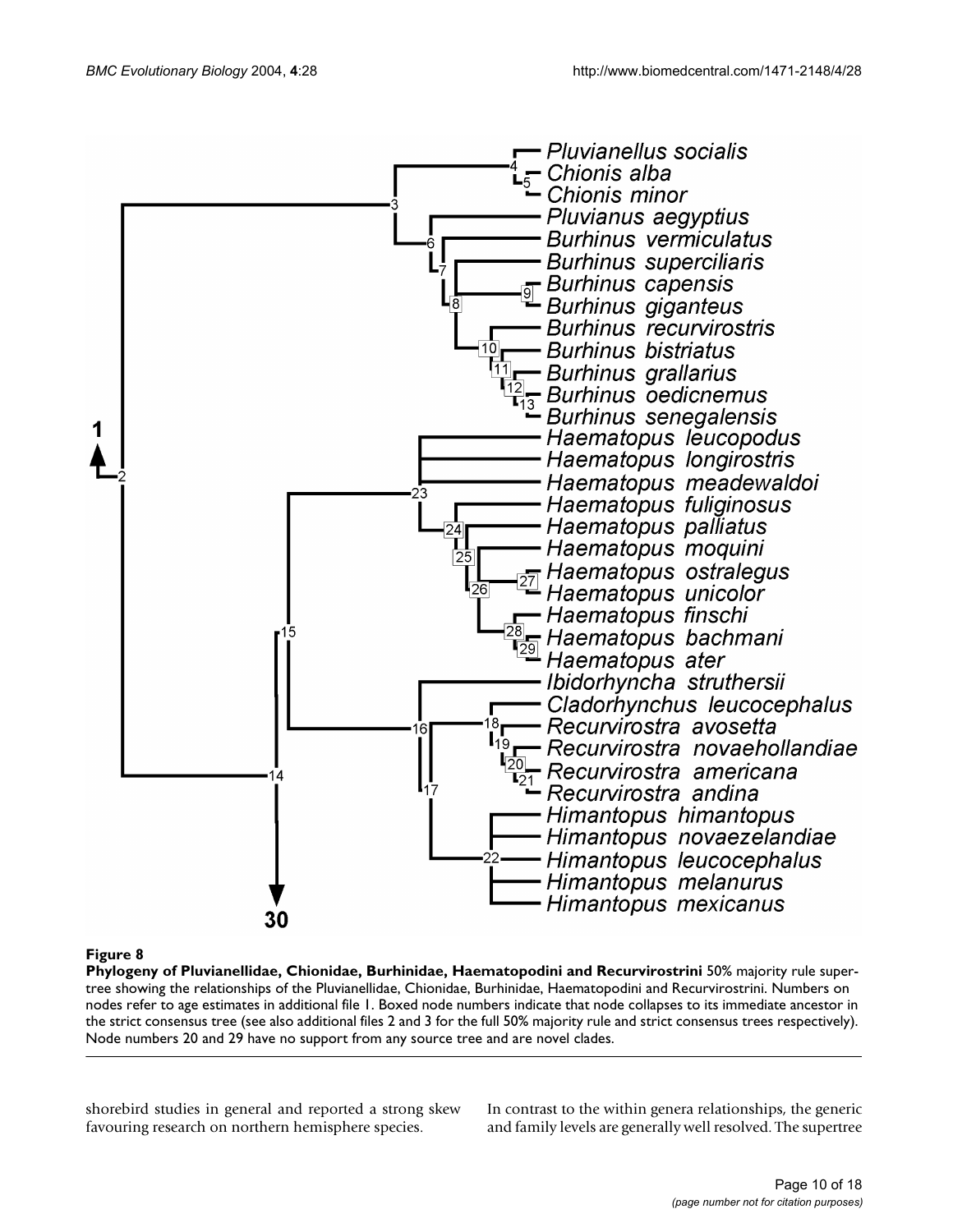<span id="page-10-0"></span>![](_page_10_Figure_2.jpeg)

**Phylogeny Charadriinae** 50% majority rule supertree showing the relationships of the Charadriinae. Numbers on nodes refer to age estimates in additional file 1. Boxed node numbers indicate that node collapses to its immediate ancestor in the strict consensus tree (see also additional files 2 and 3 for the full 50% majority rule and strict consensus trees respectively). Node number 57 have no support from any source tree and are novel clades.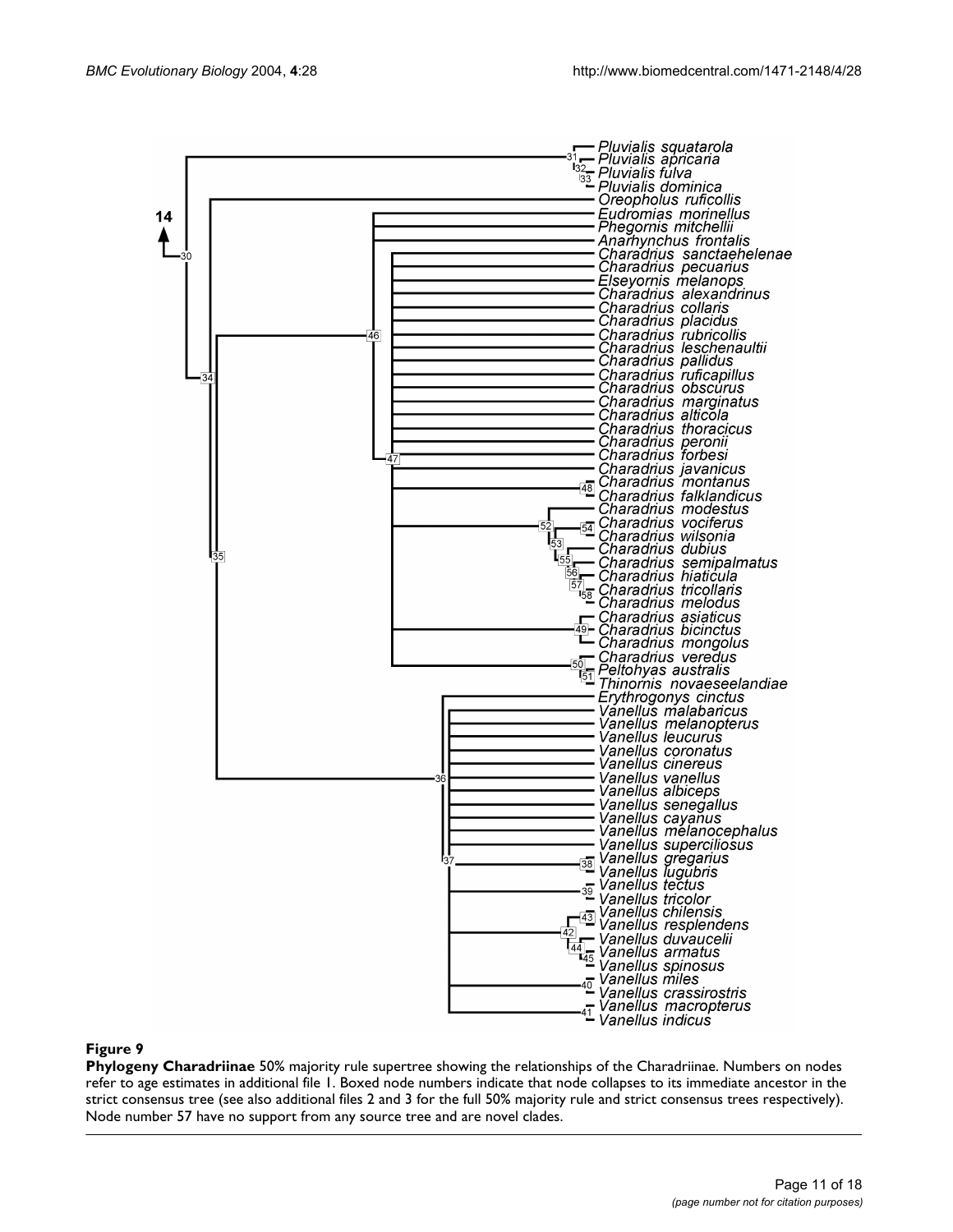indicates three monophyletic Charadriiformes lineages (figure [2](#page-3-0)). Family and subfamily resolution within each lineage is high, however the relative position of each group is unresolved in the strict consensus tree. This is an important point because the deepest relationships of shorebird phylogeny are contentious [\[22](#page-15-0)]. The 50% majority-rule consensus tree indicates that the gulls and allies (Larini, Sternini, Rynchopini, Stercorariini, *Dromas*, Alcinae, and Glareolidae) are sister to the sandpipers and allies (Scolopacidae, Jacanidae, Rostratulidae, Thinocoridae, Pedionomidae). The most basal lineage includes the plovers and allies (Charadriinae, Pluvianellidae, Chionidae, Burhinidae, Haematopodini and Recurvirostrini). The gulls and allies clade is most consistent with DNA-DNA hybridisation [16], indicating that Larini are sister to Sternini and that Rynchopini are sister to this group. This conflicts with morphology-based topologies where Stercorariini are sister to Larini and Sternini with Rynchopini basal to both. Indeed, the position of Stercorariini remains controversial and most recently they were placed as sister to Alcinae [20[-22\]](#page-15-0). In contrast, morphological evidence [18,19] places Alcinae at the base of the whole Charadriiformes tree with Stercorariini sister to Larini. Thus, the position of Alcinae is uncertain and appears to be dependent on the type of data, with fundamental differences between molecular based analyses and morphological analyses. The taxon sampling of previous morphological and molecular studies varies considerably and it may be this, rather than genuine differences in the phylogenetic signal of different data types, that is the cause of conflict in resolving the phylogenetic position of Alcinae. However, it is encouraging that van Tuinen *et al.* [17] suggested that new unpublished osteological data are consistent with the more derived position indicated by molecular data. The supertree resolves Glareolidae outside the Larini, Sternini, Rynchopini, Stercorariini, *Dromas*, Alcinae clade. This is also the case with recent molecular and previous DNA-DNA hybridisation studies. Morphological studies have failed to resolve the position of Glareolidae, placing the family in a large polytomy with all other major groups except Alcinae and the sandpipers and allies (fig. 1). A novel development in shorebird phylogeny is the placement of the black-rumped buttonquail *Turnix hottentotta* as a sister to the gulls and allies (Larini, Sternini, Rynchopini, Stercorariini, *Dromas*, Alcinae, and Glareolidae) based on the nuclear RAG-1 gene [20]. We did not include this species in the supertree because to date Paton et al. [20] remains the only study to reveal an apparently robust relationship. More diverse sampling of the buttonquails (Turnicidae) is essential to corroborate the general affinities of this family.

The relationships within the plover clade appear to be reasonably stable. Morphological, molecular, and DNA-DNA hybridisation all place Charadriinae as sister to Haematopodini and Recurvirostrini; our supertree is consistent with these relationships. However, it is not clear whether Burhinidae and Chionidae are sister to each other [20-[22\]](#page-15-0) or whether Chionidae are sister to a Charadriinae, Haematopodini, Recurvirostrini, and Burhinidae clade [16]. Our supertree also included Pluvianellidae, a family consisting of only one species (magellanic plover *Pluvianellus socialis*) and places this as sister to Chionidae. If Pluvianellidae are excluded, the supertree is consistent with the sister group relationship of Burhinidae and Chionidae.

The sister group relationship of Jacanidae to Rostratulidae is well established [16,18[-22\]](#page-15-0) and is found in our supertree. The supertree resolves the Thinocoridae and Pedionomidae as sister taxa and this group is sister to the Jacanidae and Rostratulidae. The large Scolopacidae clade is at the base of the sandpiper clade consistent with recent molecular studies [20-[22\]](#page-15-0) and the DNA-DNA hybridisation tapestry [16].

Taken together, it is evident that the supertree is generally more consistent with molecular data (both recent sequence studies and DNA-DNA hybridisation) than with analyses based on morphology. However, it is of course possible that this reflects the greater number of molecular source trees available rather than indicating that molecular data is actually better at resolving shorebird phylogeny. We included several large morphological phylogenies [e.g [18,19,26,30,43]] but the majority of source trees (29 out) of 51) were based on molecular evidence (see additional file 5).

## *Node dates*

The higher resolution of the majority-rule tree means it is more likely to be of use in comparative studies. We therefore estimated node ages for this topology only (see additional file 1 and 2). We stress that our estimates of node dates are a first attempt at dating the whole tree and have several limitations. First, the fossils used to calibrate seven nodes in the tree are unlikely to be the earliest members of their respective families thus these dates will be underestimates. Second, we assumed that the fossils are grouped with the extant members of the family but this requires formal testing in a phylogenetic framework. Third, the pure birth model assumes that no extinction occurs but this may be unrealistic and it is likely that extinction processes have reduced the representation of older lineages [15]. Furthermore, this model is derived from the topological structure of the tree so errors in tree reconstruction will likely lead to errors in branch length estimation. However, this approach has been employed previously in supertrees of primates [39] and carnivores [15] explicitly to facilitate comparative analyses. Despite these caveats, simulation studies have demonstrated that comparative methods such as independent contrasts are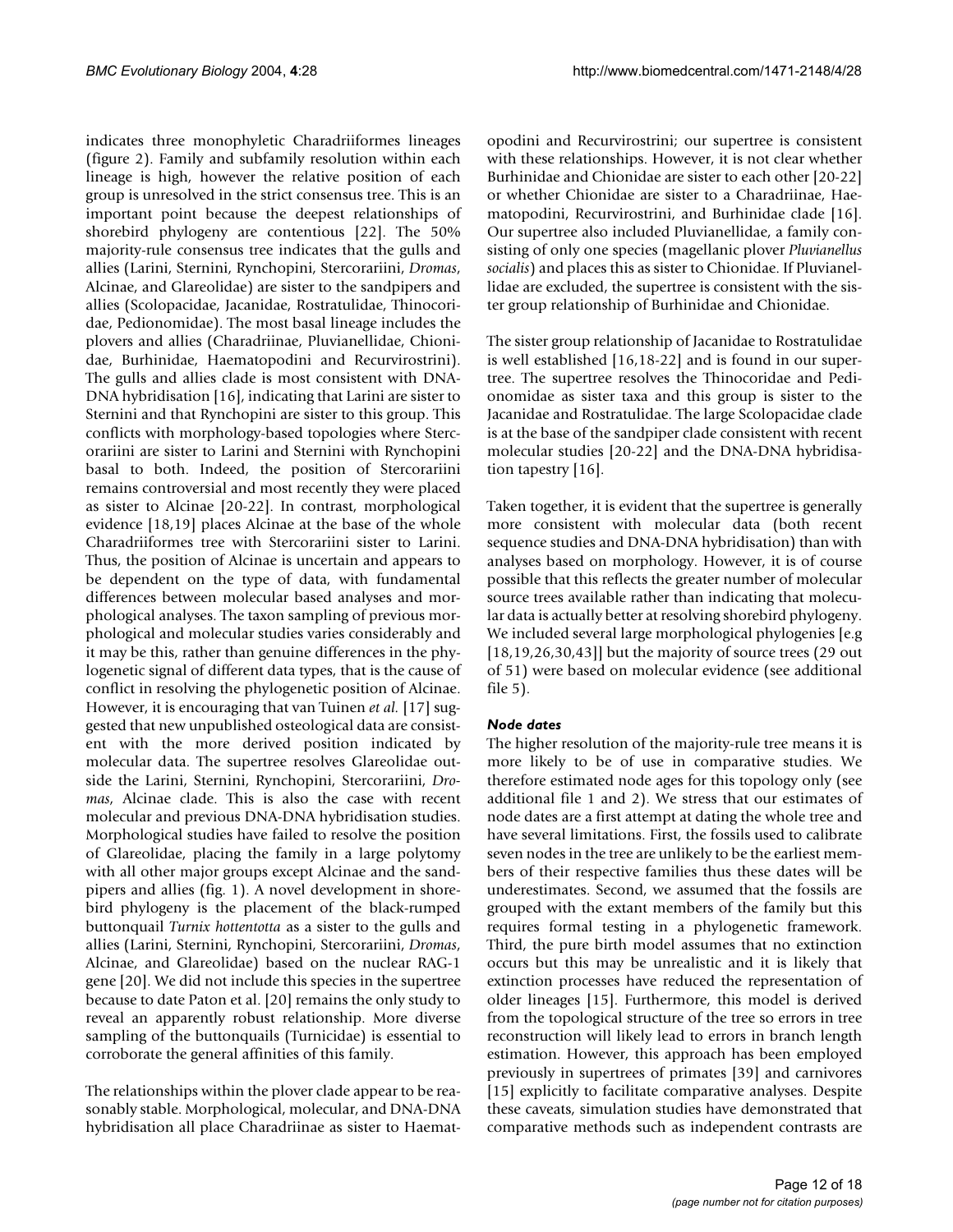robust to errors in branch length [50] and no viable alternative for dating supertrees has been proposed. Nonetheless, we urge that alternative branch length assumptions are explored if the shorebird supertree is used in future comparative studies. At present, the calibrated RAG-1 tree of Paton et al. [20] remains arguably the most thorough and reliable measure of divergence times for Charadriiformes.

A fuller understanding of the phylogenetic affinities of fossil shorebirds will probably improve estimates of node ages for the group. For example, the extinct form Graculavidae, is represented by fossils from the Maastrichtian of New Jersey [51] and Cretaceous of Wyoming [52] but its position within the shorebird clade is unclear. Feduccia [53] suggests that it may be basal and a formal corroboration of this would support proposals for a late Cretaceous origin of shorebirds. The difficulties in dating the shorebird tree are further illustrated by fossil representatives of Recurvirostrini and Burhinidae which are much older than current estimates suggests. The earliest record of the Recurvirostrini is estimated to be over 50 million years old [54] whilst recent discoveries of a possible member of the Burhinidae are dated to around 70 mya [55,56]. There is clearly a need for an integrated phylogenetic study including both extinct and extant shorebirds.

## *Supertree bias*

Supertrees are still at an early stage of development and many aspects of MRP, and supertree methods in general, are not yet clearly understood. Steps can be taken to ensure that the supertree includes the most appropriate sets of sources trees, such as only using trees from explicitly phylogenetic studies. This is not always straightforward and could result in the exclusion of important information. For instance, in our shorebird supertree, we included Sibley and Ahlquist's DNA-DNA hybridisation tapestry [16] although this is based on distance measures rather than more rigorous phylogenetic methods. Even if very strict tree selection criteria are applied, there are still likely to be biases in the data set. For example, not all source trees are equally well supported, yet in most supertree analyses each tree is treated equally [57]. This is a problem for supertree construction because whilst it is theoretically possible, and indeed beneficial, to weight source trees based on support values [57] it is rarely possible in practice. Many source trees do not have support values and those that do may use different methods, (e.g, bootstrapping or decay indices) which cannot be directly compared with each other. An additional problem that has not been fully resolved relates to correlations between source trees [58]. Several source trees based on the same data set may unduly increase the influence of that data set on the supertree analysis. However, there is no formal way of determining how much overlap to allow and the choice of source trees that go into supertree construction inevitably involves some degree of subjective reasoning. For the shorebird supertree we used strict Reduced Cladistic Consensus trees to summarise potential source trees that were from the same data set but based on different methods. For example, Thomas et al. [[22\]](#page-15-0) based their phylogeny on cytochrome-*b* but used a range of methods including parsimony and Bayesian analyses. We therefore combined these trees to minimise bias. In contrast, Ericson *et al.* [21] used two types of data: sequences from the nuclear RAG 1 gene and sequences from the myoglobin intron II. They carried out three analyses: each gene separately and then the two combined in a single analysis. In this case, we used three source trees. It could be argued that the combined analysis of Ericson *et al.* [21] should be excluded because of the possible overlap with the individual analyses. However, under the principle of total evidence, the combined data set may result in novel relationships being revealed [31,33] and therefore could contribute important information to the supertree. Simulation and empirical studies are required to fully understand these and other possible biases in supertree construction (e.g., the influence of source tree size and shape) and formal protocols for the selection of source trees are desirable. For transparency, we include a summary of the source trees used, data type, and the main taxa included in the study (additional file 5).

Our shorebird supertree is highly consistent with recent advances in the molecular phylogenetics Charadriiformes. However, we urge caution when using the tree in comparative analyses and encourage the additional use of alternative phylogenies and branch length assumptions. It is particularly important to note that the position of some groups such as the Alcinae remains controversial and that although the majority rule tree is consistent with recent molecular studies, the strict consensus tree fails to resolve the deepest nodes.

## **Conclusions**

The supertree presented here is, to our knowledge, the first attempt to reconstruct the phylogeny of the entire order Charadriiformes. Overall, the supertree is highly consistent with recent molecular hypotheses of shorebird phylogeny. However, it is apparent that fresh attempts to resolve both the phylogeny and estimates of age will be dependent on further gene sequencing and new fossil discoveries. The affinities of the Alcinae and the relationships between the three major shorebird clades require further corroboration, and studies of several genera such as *Gallinago* and *Vanellus* are desirable. Furthermore, additional work is required to establish the true affinities of the Turnicidae. Nonetheless, it appears that shorebird phylogeny is gradually approaching a consensus view. The broad taxonomic scope and consistency of the supertree mean that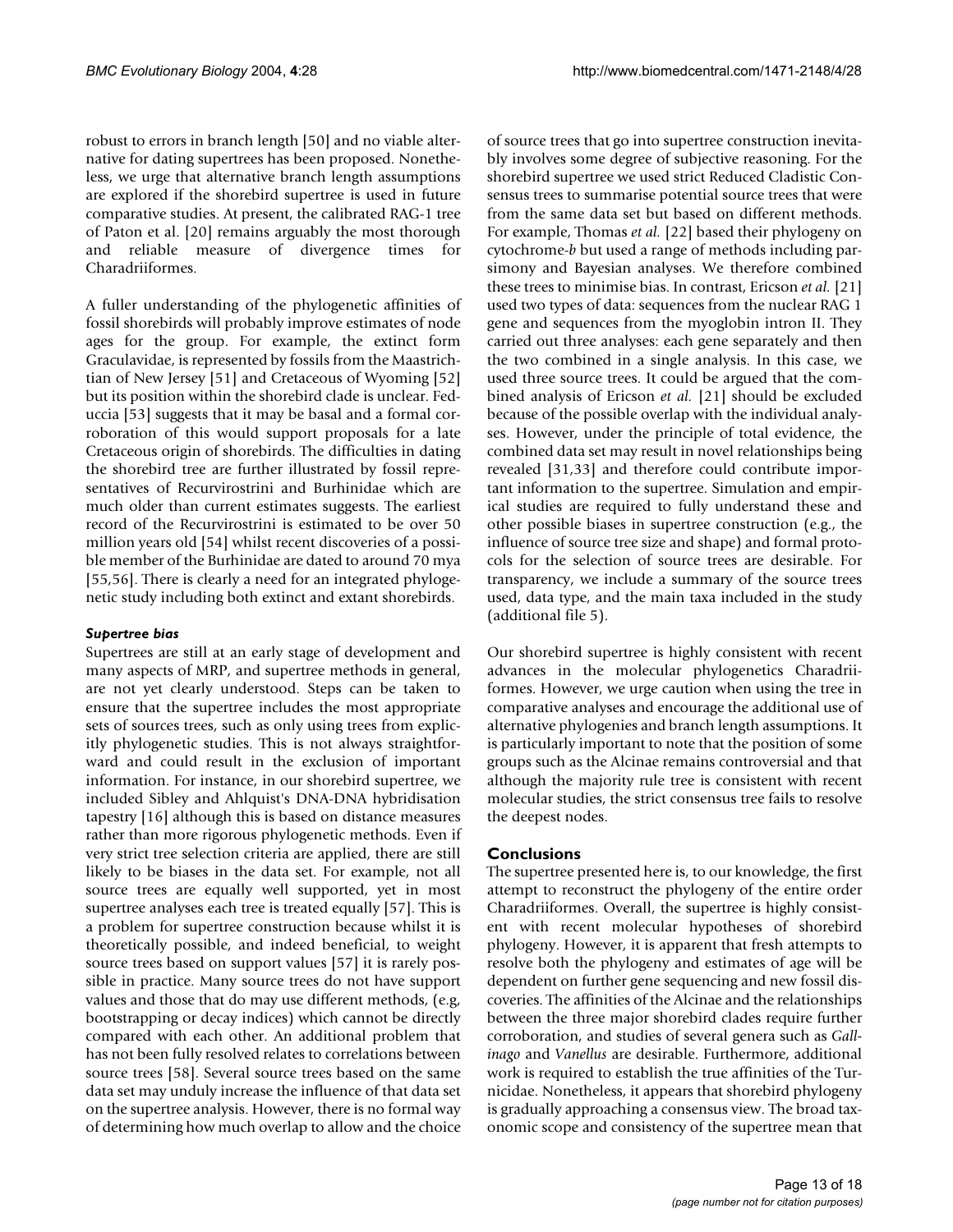is of potentially great value to future comparative studies (accepting the caveats discussed above) of the behaviour, life-history, ecology and conservation of this diverse group.

# **Methods**

## *Supertree construction*

Possible source trees were identified from online searches of Web of Science <http://wos.mimas.ac.uk>covering the years 1981 to 2004. We used the single key strings phylogen\*, cladistic\*, clado\*, classif\*, systematic\*, and taxonom\* (where the asterisks allow variations such as "phylogeny" or "phylogenetics") in the topic field, in conjunction with a major Charadriiformes taxon name (scientific or common). As supertree methods have been criticized for being biased towards historical trends, we preferred those studies that explicitly set out to derive a phylogenetic hypothesis and so exclude purely (and typically older) descriptive taxonomic works. The Sibley and Ahlquist [16] DNA-DNA hybridisation tapestry may be viewed as non-cladistic, but it was clearly the authors' intention to reconstruct the phylogeny of birds. Furthermore, it provided a vital catalyst for subsequent studies of avian (including shorebird) phylogeny. We therefore included the DNA-DNA hybridisation hypothesis as a source tree in our analyses. Simulation studies have demonstrated that the performance of supertree methods is improved by including at least one taxonomically complete (or near complete) source tree [57]. We therefore make an exception to our self-imposed rule, and in addition use the taxonomic hierarchy of Monroe and Sibley [1] as a source tree as this includes all extant Charadriiformes species. We acknowledge that this taxonomy is based largely on Sibley and Ahlquist's [16] DNA-DNA hybridisation tapestry.

The initial search identified 78 source trees from 44 publications. Each source tree was typed as a text file in Nexus format [59]. We coded trees to the species level with species names taken from Monroe and Sibley [1], but note that *contra* Monroe and Sibley [1], we use Charadriiformes not Charadrii to refer to the whole group. Several studies included the gull *Larus thayeri* [26,60-63] either as a subspecies of *Larus glaucoides* (*Larus glaucoides thayeri* in Monroe and Sibley [1]) or a species in its own right. In recognition of this, we included *Larus glaucoides thayeri* as the only subspecies in our data set thus increasing the total taxa to 366. Monroe and Sibley [1] include 16 species of the family Pteroclidae within the Charadriiformes. However, the relationship of this family to the Charadriiformes is uncertain and they have recently been placed in their own order [64]. We include the Pteroclidae in our analyses only as a means of rooting the tree. Where there were multiple most parsimonious trees (MPTs), or where source trees had been derived from predominantly overlapping data (e.g., from the same data but using alternative methods), we used RadCon [65] to produce strict Reduced Cladistic Consensus trees (RCC [66,67]). The output is in the form of a reduced consensus profile and from this we selected the tree with the highest Cladistic Information Content (CIC) [65,68]. This resulted in a total of 51 source trees from which our supertree is derived and these are summarised in additional file 5.

We produced an MRP matrix of the 51 Nexus [59] source trees in RadCon [65] (see additional file 6 for the MRP file). We used the original MRP coding method of Baum [37] and Ragan [38]. Weighting source trees based on node support such as bootstrapping improves the accuracy of MRP supertrees [57]. However, this is only possible if all source trees can be weighted on the same criteria [57]. The absence of branch support measures in many of the shorebird source trees precludes this approach from the present study; hence, subsequent analyses were conducted using equally weighted parsimony.

The tendency of large data sets to produce many sub-optimal trees that are close in length and topology to the shortest tree is a serious problem in phylogenetics. Standard heuristic searches frequently are trapped searching within globally sub-optimal "islands" and the tree search is often aborted before completion. Nixon [69] proposed a new method to avoid this problem. The "Parsimony Ratchet" reweights a random set of characters from the data set. This may result in the tree island no longer representing a local optimum and the heuristic search continues until a new optimum is reached. The algorithm then reverts to the original weighting and the search continues. Nixon [69] demonstrated the efficacy of the method on a 500-taxon data set, where the ratchet-based search found a tree two steps shorter than standard heuristic searches. We used PAUPRat [70] to implement a parsimony ratchet in PAUP\* [59]. The default settings of 200 iterations and 15% perturbation of characters for reweighting were used and we carried out 20 replicates. Equally parsimonious trees were summarized using both strict and 50% majority-rule consensus methods.

We did not calculate any measures of branch support for two reasons. First, their validity and meaning is questionable in MRP supertrees [41]. Second, the number of taxa included in our data set is too large to allow practical calculation of any branch support indices (e.g., decay indices [71]) on a desktop computer.

## *Dating the supertree*

Following Purvis [39] and Bininda-Emonds *et al.* [15] we dated the supertree using both absolute and relative dates. We used data from the Fossil Record 2 [54] as the source of fossil-based absolute dates. This yielded estimates for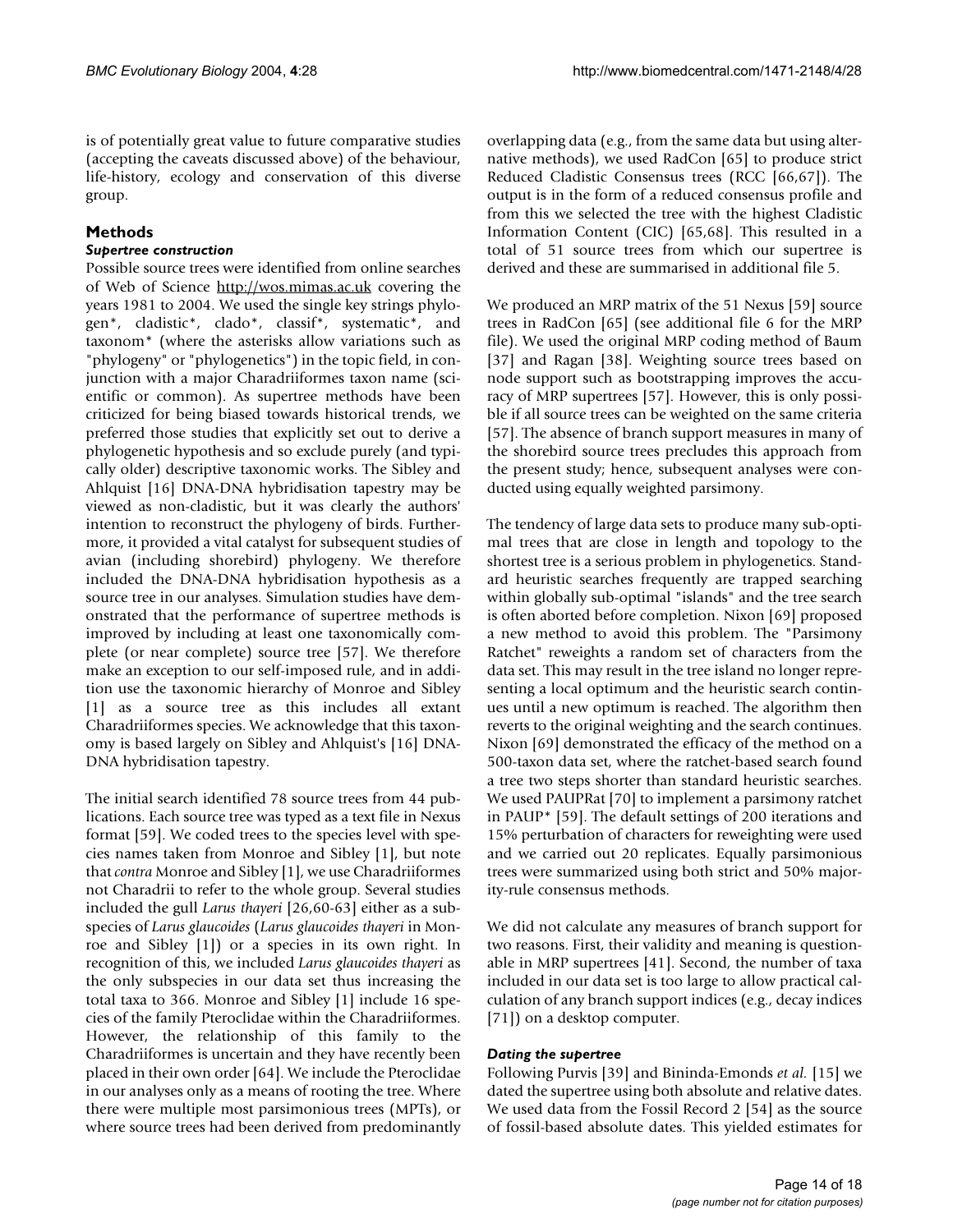Jacanidae (*Nupharanassa tolutaria*, Rupellian), *Phalaropus* (*Phalaropus elenorae*, Middle Pliocene), Burhinidae (*Burhinus lucorum*, Lower Miocene), Glareolidae (*Paractiornis perpusillus*, Lower Miocene), Alcinae (*Petralca austrica*, Rupellian), Stercoariini (*Stercorarius* sp., Middle Miocene), and Larini (undetermined, Rupellian). We took the midpoint of the range from the Fossil Record 2 [54] as our date estimate. More recent publications of fossil Charadriiformes were not included because they either represent specimens that are younger or have not been assigned to families that are represented amongst the extant Charadriiformes (such as Turnipacidae [72]). We assumed that fossil dates represent the earliest occurrence for each group which inevitably resulted in underestimates of clade age. The fossil record of Charadriiformes is amongst the best of the modern bird groups [17] in terms of the numbers of taxa, but many specimens are fragmentary and reliable estimates of divergence dates are dependent on a limited number of exceptional specimens [73]. The phylogenetic affinities of the fossil shorebirds in relation to their extant relatives have not yet been fully established, hence have implicitly assumed that fossil representatives of extant groups would be resolved amongst their living relatives.

Source trees may include estimates of relative branch lengths (e.g., genetic distances). This allows further dating of the supertree but is problematic because different relative estimates are not comparable and cannot be applied directly to the supertree [39]. However, where a source trees shares a node that has an absolute date in the supertree (a node dated from fossil evidence), the relative branch lengths can easily be converted to estimates of age. All taxa in our supertree are either extant, or very recently extinct; hence, the tips of the calibrated supertree should be equidistant from the root of the tree. In source trees where the relative branch lengths are not equidistant from the root, we followed the protocol of Purvis [[39]; p.407– 8]. We estimated relative dates using the local molecular clock logic [74] as implemented by Purvis [39] and Bininda-Emonds *et al.* [15]. For example, consider three taxa *A, B,* and *C* where *A* and *B* are sister taxa and *C* is sister to *A* and *B.* The root is dated to 10 million years (myr) from fossil evidence, and independent molecular data provides estimates of divergence based on the number of substitutions per site. The molecular estimates of branch lengths are as follows: *A*, 6 substitutions; *B*, 8 substitutions; *C*, 20 substitutions; *A* and *B* are 11 substitutions from the root. *A* and *B* are therefore separated from their common node by a mean of 7 substitutions. The total length from *A* and *B* to the root is thus 18 substitutions compared to 20 for *C* (a mean of 19). This can be converted to date estimates such that 19 substitutions are equivalent to 10 myr. The dates of the tree are then: ((*A*: 3.68, *B*: 3.68), *C*: 10)). There were no cases where multiple source trees with molecular divergence dates were able to provide estimates for the same node. We estimated relative dates from multiple nodes rather than a single dated node to minimise correlative errors in estimates.

To provide date estimates for all nodes in the tree we employed a pure birth model to date nodes for which absolute and relative dates could not be attained [39]. Pure birth models infer that a clade's age is proportional to the logarithm of the number of species within the clade:

date of daughter = date of ancestor \*(log daughter clade size/log parent clade size)

For example, the age of a daughter node that subtends 12 taxa, estimated from its immediate ancestor dated to 20 myr and which subtends 19 taxa is:

 $20*(\log(12)/\log(19)) = 16.879$ 

We applied this approach to estimate the ages of daughter nodes based on dates (absolute or calibrated) of ancestral nodes. We had no ancestral node on which to base estimates of the most basal clade. In this case, we rearranged the pure birth formula and calculated the age of the ancestral node from its two daughter nodes, taking the mean as our "best estimate". Finally, to estimate the ages of nodes between daughter and ancestor nodes of known age we spaced the nodes evenly along the branches length [75].

# **Authors' contributions**

GHT assisted in the design of the study, carried out the phylogenetic analyses and node dating, and drafted the manuscript in partial fulfillment of a doctoral degree at the University of Bath. MAW assisted in the design of the study and with editing and revision of the manuscript. TS assisted in the design of the study, collection of source trees, and editing and revision of the manuscript. All authors read and approved the final manuscript.

# **Additional material**

# **Additional File 1**

*Estimates of node ages and node support (branch lengths.xls) Node numbers correspond to figures 2-9. Five types of estimate were used: a) absolute dates from the fossil record; b) absolute dates from molecular point estimates; c) relative dates based on branch length estimates from molecular studies; d) estimates based on a pure birth model (see text for details); and e) even spacing of nodes along branches with daughters and ancestors of known age. The numbers of characters supporting each node are provided (column D), this is equivalent to the number of source trees that share the equivalent node (see text for details).* Click here for file

[\[http://www.biomedcentral.com/content/supplementary/1471-](http://www.biomedcentral.com/content/supplementary/1471-2148-4-28-S1.xls) 2148-4-28-S1.xls]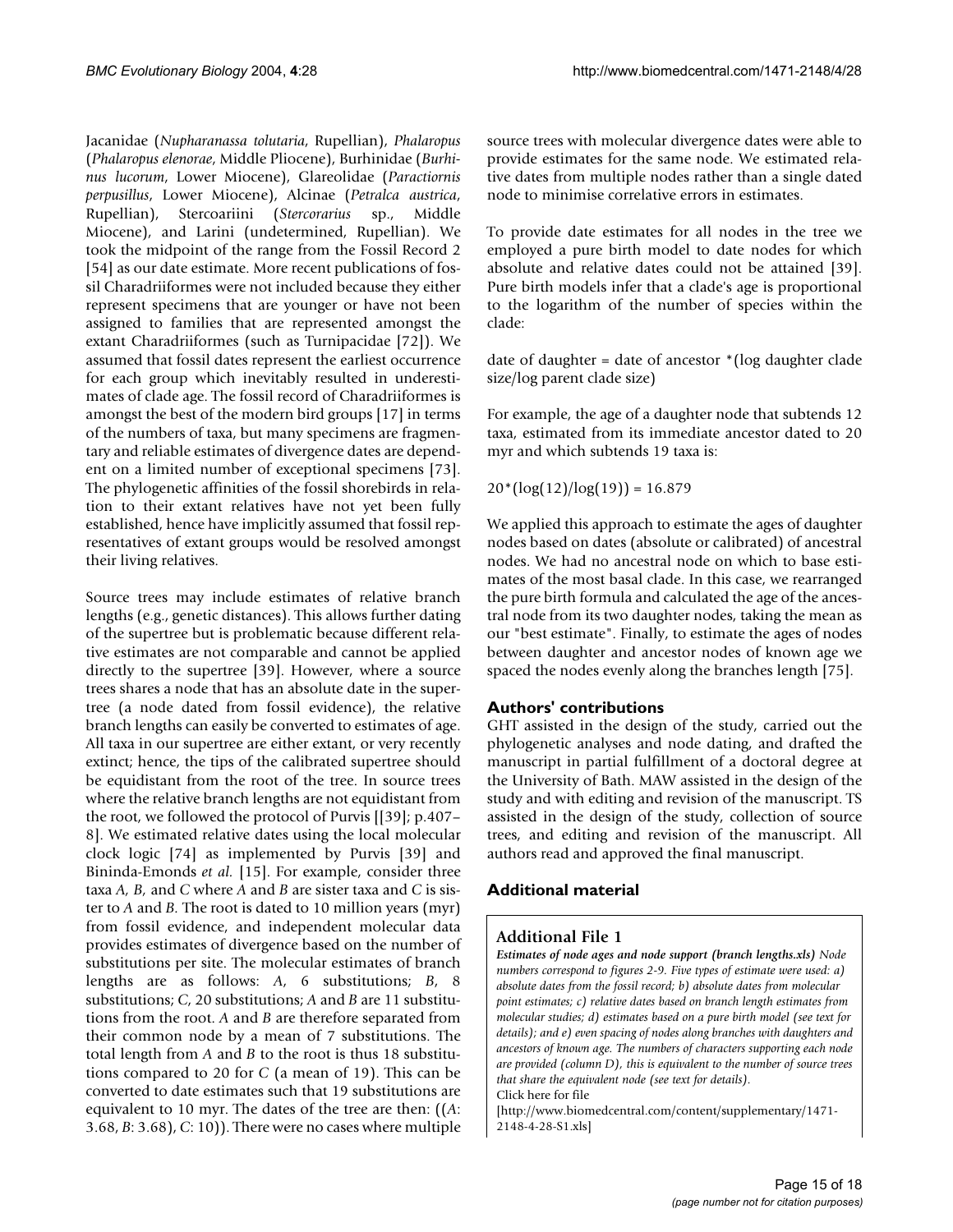#### **Additional File 2**

*Shorebird supertree (50% majority-rule consensus; majrulesupertree.tiff) Shorebird supertree based on 50% majority-rule consensus of 1496 shortest trees with calibrated branch lengths. Scale bar indicates time from the present in millions of years.*

Click here for file

[\[http://www.biomedcentral.com/content/supplementary/1471-](http://www.biomedcentral.com/content/supplementary/1471-2148-4-28-S2.tiff) 2148-4-28-S2.tiff]

#### **Additional File 3**

*Shorebird supertree (strict consensus; strictsupertree.tif) Shorebird supertree based on 50% majority-rule consensus of 1496 shortest trees.* Click here for file

[\[http://www.biomedcentral.com/content/supplementary/1471-](http://www.biomedcentral.com/content/supplementary/1471-2148-4-28-S3.tiff) 2148-4-28-S3.tiff]

#### **Additional File 5**

*Source trees (source trees.xls) A summary of each tree used is given including the data type and main taxa studied. This is a brief summary and the original papers should be consulted for full details.* Click here for file

[\[http://www.biomedcentral.com/content/supplementary/1471-](http://www.biomedcentral.com/content/supplementary/1471-2148-4-28-S5.xls) 2148-4-28-S5.xls]

#### **Additional File 6**

*MRP matrix (shorebirdMRP.txt) The MRP matrix used in the shorebird supertree analysis.* Click here for file

[\[http://www.biomedcentral.com/content/supplementary/1471-](http://www.biomedcentral.com/content/supplementary/1471-2148-4-28-S6.txt) 2148-4-28-S6.txt]

## **Additional File 4**

*Calibrated supertree (shorebirdsupertree.txt) The supertree in nexus format including branch length estimates.*

Click here for file

[\[http://www.biomedcentral.com/content/supplementary/1471-](http://www.biomedcentral.com/content/supplementary/1471-2148-4-28-S4.txt) 2148-4-28-S4.txt]

#### **Acknowledgements**

We thank for Davide Pisani for stimulating discussion of supertree methods during the early planning of this work, Gareth Dyke for information on recent shorebird fossil discoveries, and three anonymous reviewers for helpful comments on an earlier version of the manuscript. Gavin Thomas was supported by a University of Bath Research Studentship.

#### **References**

- 1. Monroe BL Jr, Sibley CG: *A World Checklist of Birds* New Haven; Yale University Press; 1993.
- 2. Whitfield DP, Tomkovich PS: **[Mating system and timing of](http://www.ncbi.nlm.nih.gov/entrez/query.fcgi?cmd=Retrieve&db=PubMed&dopt=Abstract&list_uids=10.1006/bijl.1996.0015) [breeding in Holarctic waders.](http://www.ncbi.nlm.nih.gov/entrez/query.fcgi?cmd=Retrieve&db=PubMed&dopt=Abstract&list_uids=10.1006/bijl.1996.0015)** *Biol J Linn Soc* 1996, **57:**277-290.
- 3. Reynolds JD, Székely T: **The evolution of parental care in shorebirds: life histories, ecology, and sexual selection.** *Behav Ecol* 1997, **8:**126-134.
- 4. Borowik OA, Mclennan DA: **Phylogenetic patterns of parental care in Calidrine sandpipers.** *Auk* 1999, **116:**1107-1117.
- 5. Figuerola J: **[A comparative study on the evolution of reversed](http://www.ncbi.nlm.nih.gov/entrez/query.fcgi?cmd=Retrieve&db=PubMed&dopt=Abstract&list_uids=10.1006/bijl.1998.0254) [size dimorphism in monogamous waders.](http://www.ncbi.nlm.nih.gov/entrez/query.fcgi?cmd=Retrieve&db=PubMed&dopt=Abstract&list_uids=10.1006/bijl.1998.0254)** *Biol J Linn Soc* 1999, **67:**1-18.
- 6. Székely T, Reynolds JD, Figuerola J: **[Sexual size dimorphism in](http://www.ncbi.nlm.nih.gov/entrez/query.fcgi?cmd=Retrieve&db=PubMed&dopt=Abstract&list_uids=11005306) [shorebirds, gulls, and alcids: the influence of sexual and nat](http://www.ncbi.nlm.nih.gov/entrez/query.fcgi?cmd=Retrieve&db=PubMed&dopt=Abstract&list_uids=11005306)[ural selection.](http://www.ncbi.nlm.nih.gov/entrez/query.fcgi?cmd=Retrieve&db=PubMed&dopt=Abstract&list_uids=11005306)** *Evolution* 2000, **54:**1404-1413.
- 7. Lindenfors P, Székely T, Reynolds JD: **[Directional changes in sex](http://www.ncbi.nlm.nih.gov/entrez/query.fcgi?cmd=Retrieve&db=PubMed&dopt=Abstract&list_uids=10.1046/j.1420-9101.2003.00506.x)[ual size dimorphism in shorebirds, gulls and alcids](http://www.ncbi.nlm.nih.gov/entrez/query.fcgi?cmd=Retrieve&db=PubMed&dopt=Abstract&list_uids=10.1046/j.1420-9101.2003.00506.x)[.](http://www.ncbi.nlm.nih.gov/entrez/query.fcgi?cmd=Retrieve&db=PubMed&dopt=Abstract&list_uids=14635875)** *J Evol Biol* 2003, **16:**1-9.
- 8. Barbosa A, Moreno E: **[Hindlimb morphology and locomotor](http://www.ncbi.nlm.nih.gov/entrez/query.fcgi?cmd=Retrieve&db=PubMed&dopt=Abstract&list_uids=10.1006/bijl.1998.0282) [performance in waders: an evolutionary approach.](http://www.ncbi.nlm.nih.gov/entrez/query.fcgi?cmd=Retrieve&db=PubMed&dopt=Abstract&list_uids=10.1006/bijl.1998.0282)** *Biol J Linn Soc* 1999, **67:**313-330.
- 9. Myers JP: **Cross-seasonal interactions in the evolution of sandpiper social systems.** *Behav Ecol Sociobiol* 1981, **8:**195-202.
- 10. Liker A, Reynolds JD, Székely T: **The evolution of egg size in socially polyandrous shorebirds.** *Oikos* 2001, **95:**3-14.
- 11. Bókony V, Liker A, Székely T, Kis J: **[Melanin-based plumage col](http://www.ncbi.nlm.nih.gov/entrez/query.fcgi?cmd=Retrieve&db=PubMed&dopt=Abstract&list_uids=10.1098/rspb.2003.2506)[ouration and flight displays in plovers and allies.](http://www.ncbi.nlm.nih.gov/entrez/query.fcgi?cmd=Retrieve&db=PubMed&dopt=Abstract&list_uids=10.1098/rspb.2003.2506)** *Proc Roy Soc Lond B* 2003, **270:**2491-2497.
- 12. Felsenstein J: **[Phylogenies and the comparative method.](http://www.ncbi.nlm.nih.gov/entrez/query.fcgi?cmd=Retrieve&db=PubMed&dopt=Abstract&list_uids=10.1086/284325)** *Am Nat* 1985, **125:**1-15.
- 13. Harvey PH, Pagel MD: *The Comparative Method in Evolutionary Biology* Oxford; Oxford University Press; 1991.
- 14. Martins EP: **Adaptation and the comparative method.** *TREE* 2000, **15:**295-299.
- 15. Bininda-Emonds ORP, Gittleman JL, Purvis A: **[Building large trees](http://www.ncbi.nlm.nih.gov/entrez/query.fcgi?cmd=Retrieve&db=PubMed&dopt=Abstract&list_uids=10.1017/S0006323199005307) [by combining phylogenetic information: a complete phylog](http://www.ncbi.nlm.nih.gov/entrez/query.fcgi?cmd=Retrieve&db=PubMed&dopt=Abstract&list_uids=10.1017/S0006323199005307)[eny of the extant Carnivora \(Mammalia\)](http://www.ncbi.nlm.nih.gov/entrez/query.fcgi?cmd=Retrieve&db=PubMed&dopt=Abstract&list_uids=10.1017/S0006323199005307)[.](http://www.ncbi.nlm.nih.gov/entrez/query.fcgi?cmd=Retrieve&db=PubMed&dopt=Abstract&list_uids=10396181)** *Biol Rev* 1999, **74:**143-175.
- 16. Sibley CG, Ahlquist JE: *Phylogeny and Classification of Birds* New Haven; Yale University Press; 1990.
- 17. van Tuinen M, Waterhouse D, Dyke GJ: **[Avian molecular system](http://www.ncbi.nlm.nih.gov/entrez/query.fcgi?cmd=Retrieve&db=PubMed&dopt=Abstract&list_uids=10.1111/j.0908-8857.2004.03362.x)[atics on the rebound: a fresh look at modern shorebird phy](http://www.ncbi.nlm.nih.gov/entrez/query.fcgi?cmd=Retrieve&db=PubMed&dopt=Abstract&list_uids=10.1111/j.0908-8857.2004.03362.x)[logenetic relationships.](http://www.ncbi.nlm.nih.gov/entrez/query.fcgi?cmd=Retrieve&db=PubMed&dopt=Abstract&list_uids=10.1111/j.0908-8857.2004.03362.x)** *J Avian Biol* 2004, **35:**191-194.
- 18. Strauch JG Jr: **The phylogeny of the Charadriiformes (Aves): a new estimate using the method of character compatibility analysis.** *Trans Zool Soc Lond* 1978, **34:**263-345.
- 19. Chu PC: **Phylogenetic reanalysis of Strauch's osteological data set for the Charadriiformes.** *Condor* 1995, **97:**174-196.
- 20. Paton TA, Baker AJ, Groth JG, Barrowclough GF: **[RAG-1](http://www.ncbi.nlm.nih.gov/entrez/query.fcgi?cmd=Retrieve&db=PubMed&dopt=Abstract&list_uids=10.1016/S1055-7903(03)00098-8) [sequences resolve phylogenetic relationships within](http://www.ncbi.nlm.nih.gov/entrez/query.fcgi?cmd=Retrieve&db=PubMed&dopt=Abstract&list_uids=10.1016/S1055-7903(03)00098-8) [Charadriiform birds.](http://www.ncbi.nlm.nih.gov/entrez/query.fcgi?cmd=Retrieve&db=PubMed&dopt=Abstract&list_uids=10.1016/S1055-7903(03)00098-8)** *Mol Phyl Evol* 2003, **29:**268-278.
- 21. Ericson PGP, Envall I, Irestedt M, Norman JA: **[Inter-familial rela](http://www.ncbi.nlm.nih.gov/entrez/query.fcgi?cmd=Retrieve&db=PubMed&dopt=Abstract&list_uids=184354)[tionships of the shorebirds \(Aves: Charadriiformes\) based on](http://www.ncbi.nlm.nih.gov/entrez/query.fcgi?cmd=Retrieve&db=PubMed&dopt=Abstract&list_uids=184354) [nuclear DNA sequence data](http://www.ncbi.nlm.nih.gov/entrez/query.fcgi?cmd=Retrieve&db=PubMed&dopt=Abstract&list_uids=184354)[.](http://www.ncbi.nlm.nih.gov/entrez/query.fcgi?cmd=Retrieve&db=PubMed&dopt=Abstract&list_uids=10.1186/1471-2148-3-16)** *BMC Evol Biol* 2003, **3:**16.
- <span id="page-15-0"></span>22. Thomas GH, Wills MA, Székely T: **Phylogeny of shorebirds, gulls, and alcids (Aves: Charadrii) from the cytochrome-***b* **[gene:](http://www.ncbi.nlm.nih.gov/entrez/query.fcgi?cmd=Retrieve&db=PubMed&dopt=Abstract&list_uids=10.1016/S1055-7903(03)00222-7) [parsimony, Bayesian inference, minimum evolution and](http://www.ncbi.nlm.nih.gov/entrez/query.fcgi?cmd=Retrieve&db=PubMed&dopt=Abstract&list_uids=10.1016/S1055-7903(03)00222-7) [quartet puzzling.](http://www.ncbi.nlm.nih.gov/entrez/query.fcgi?cmd=Retrieve&db=PubMed&dopt=Abstract&list_uids=10.1016/S1055-7903(03)00222-7)** *Mol Phyl Evol* 2004, **30:**516-526.
- 23. Christidis L, Davies K, Westerman M, Christian PD, Schodde R: **Molecular assessment of the taxonomic status of Cox's sandpiper.** *Condor* 1996, **98:**459-463.
- <span id="page-15-1"></span>24. Joseph L, Lessa EP, Christidis L: **Phylogeny and biogeography in the evolution of migration: shorebirds of the** *Charadrius* **[complex.](http://www.ncbi.nlm.nih.gov/entrez/query.fcgi?cmd=Retrieve&db=PubMed&dopt=Abstract&list_uids=10.1046/j.1365-2699.1999.00269.x)** *J Biogeogr* 1999, **26:**329-342.
- 25. Whittingham LA, Sheldon FH, Emlen ST: **Molecular phylogeny of jacanas and its implications for morphologic and biogeographic evolution.** *Auk* 2000, **117:**22-32.
- 26. Chu PC: **[A phylogeny of the gulls \(Aves: Larinae\) inferred](http://www.ncbi.nlm.nih.gov/entrez/query.fcgi?cmd=Retrieve&db=PubMed&dopt=Abstract&list_uids=10.1006/clad.1997.0051) [from osteological and integumentary characters.](http://www.ncbi.nlm.nih.gov/entrez/query.fcgi?cmd=Retrieve&db=PubMed&dopt=Abstract&list_uids=10.1006/clad.1997.0051)** *Cladistics* 1998, **14:**1-43.
- 27. Christian PD, Christidis L, Schodde R: **Biochemical systematics of the Charadriiformes (shorebirds): relationships between the Charadrii, Scolopaci, and Lari.** *Aus J Zool* 1992, **40:**291-302.
- 28. Mickevich MF, Parenti LR: **[Review of] The phylogeny of the Charadriiformes (Aves): a new estimate using the method of character compatibility analysis.** *Syst Biol* 1980, **29:**108-113.
- 29. Björklund M: **Phylogenetic relationships among Charadriiformes: reanalysis of previous data.** *Auk* 1994, **111:**825-832.
- 30. Dove CJ: **A descriptive and phylogenetic analysis of plumalaceous feather characters in Charadriiformes.** *Ornith Monogr* 2000, **51:**1-163.
- 31. Kluge AG: **A concern for evidence and a phylogenetic hypothesis of relationships among Epicrates (Boidae, Serpentes).** *Syst Zool* 1989, **38:**7-25.
- 32. Eernisse DJ, Kluge AG: [Taxonomic congruence versus total evi](http://www.ncbi.nlm.nih.gov/entrez/query.fcgi?cmd=Retrieve&db=PubMed&dopt=Abstract&list_uids=8277850)**[dence, and amniote phylogeny inferred from fossils, mole](http://www.ncbi.nlm.nih.gov/entrez/query.fcgi?cmd=Retrieve&db=PubMed&dopt=Abstract&list_uids=8277850)[cules, and morphology.](http://www.ncbi.nlm.nih.gov/entrez/query.fcgi?cmd=Retrieve&db=PubMed&dopt=Abstract&list_uids=8277850)** *Mol Biol Evol* 1993, **10:**1170-1195.
- 33. Barrett M, Donoghue MJ, Sober E: **Against consensus.** *Syst Zool* 1991, **40:**486-493.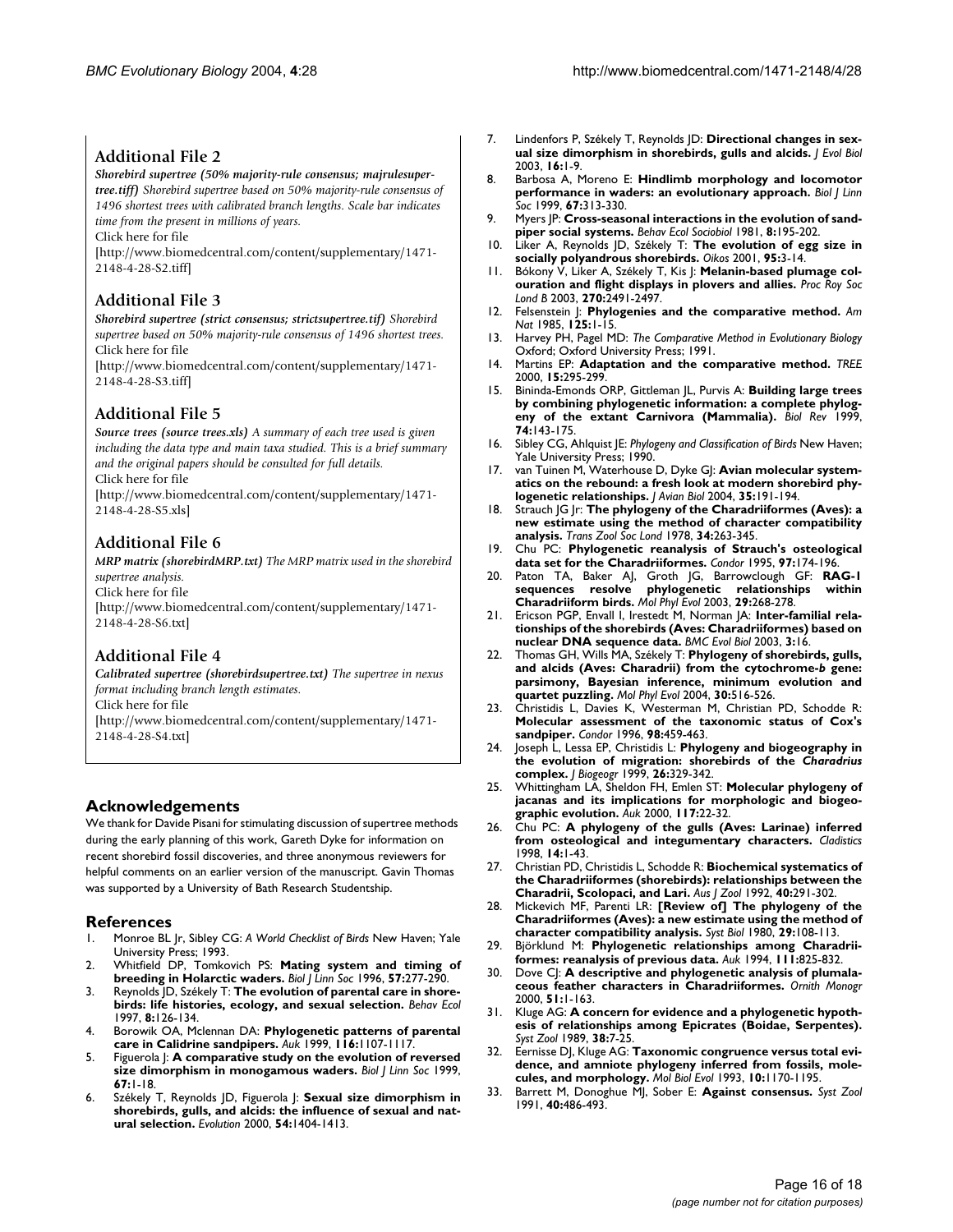- 34. de Queiroz A, Donoghue MJ, Kim J: **[Separate versus combined](http://www.ncbi.nlm.nih.gov/entrez/query.fcgi?cmd=Retrieve&db=PubMed&dopt=Abstract&list_uids=10.1146/annurev.es.26.110195.003301) [analysis of phylogenetic evidence.](http://www.ncbi.nlm.nih.gov/entrez/query.fcgi?cmd=Retrieve&db=PubMed&dopt=Abstract&list_uids=10.1146/annurev.es.26.110195.003301)** *Ann Rev Ecol Syst* 1995, **26:**657-681.
- 35. Lapointe F-J, Kirsch JAW, Hutcheon JM: **[Total evidence, consen](http://www.ncbi.nlm.nih.gov/entrez/query.fcgi?cmd=Retrieve&db=PubMed&dopt=Abstract&list_uids=10.1006/mpev.1998.0561)[sus, and bat phylogeny: a distance-based approach.](http://www.ncbi.nlm.nih.gov/entrez/query.fcgi?cmd=Retrieve&db=PubMed&dopt=Abstract&list_uids=10.1006/mpev.1998.0561)** *Mol Phyl Evol* 1999, **11:**55-66.
- 36. Miyamoto MM, Fitch WM: **Testing species phylogenies and phylogenetic methods with congruence.** *Syst Biol* 1995, **44:**64-76.
- 37. Baum BR: **Combining trees as a way of combining data sets for phylogenetic inference, and the desirability of combining gene trees.** *Taxon* 1992, **42:**637-640.
- 38. Ragan MA: **Phylogenetic inference based on matrix representation of trees.** *Mol Phyl Evol* 1992, **8:**53-58.
- 39. Purvis A: **A composite estimate of primate phylogeny.** *Phil Trans Roy Soc Lond B* 1995, **348:**405-421.
- 40. Kennedy M, Page RDM: **Seabird supertrees: combing partial estimates of procellariform phylogeny.** *Auk* 2002, **119:**88-108.
- 41. Pisani D, Yates AM, Langer MC, Benton MJ: **[A genus-level super](http://www.ncbi.nlm.nih.gov/entrez/query.fcgi?cmd=Retrieve&db=PubMed&dopt=Abstract&list_uids=10.1098/rspb.2001.1942)[tree of the Dinosauria.](http://www.ncbi.nlm.nih.gov/entrez/query.fcgi?cmd=Retrieve&db=PubMed&dopt=Abstract&list_uids=10.1098/rspb.2001.1942)** *Proc Roy Soc Lond B* 2002, **269:**915-921.
- 42. Salamin N, Hodkinson TR, Savolainen V: **[Building supertrees: an](http://www.ncbi.nlm.nih.gov/entrez/query.fcgi?cmd=Retrieve&db=PubMed&dopt=Abstract&list_uids=10.1080/106351502753475916) [empirical assessment using the grass family \(Poaceae\)](http://www.ncbi.nlm.nih.gov/entrez/query.fcgi?cmd=Retrieve&db=PubMed&dopt=Abstract&list_uids=10.1080/106351502753475916)[.](http://www.ncbi.nlm.nih.gov/entrez/query.fcgi?cmd=Retrieve&db=PubMed&dopt=Abstract&list_uids=11943096)** *Syst Biol* 2002, **51:**136-150.
- 43. Strauch JG Jr: **The phylogeny of the Alcidae.** *Auk* 1985, **102:**520-539.
- 44. Friesen VL, Baker AJ, Piatt JF: **[Phylogenetic relationships within](http://www.ncbi.nlm.nih.gov/entrez/query.fcgi?cmd=Retrieve&db=PubMed&dopt=Abstract&list_uids=8587501) [the Alcidae \(Charadriiformes: Aves\) inferred from total](http://www.ncbi.nlm.nih.gov/entrez/query.fcgi?cmd=Retrieve&db=PubMed&dopt=Abstract&list_uids=8587501) [molecular evidence.](http://www.ncbi.nlm.nih.gov/entrez/query.fcgi?cmd=Retrieve&db=PubMed&dopt=Abstract&list_uids=8587501)** *Mol Biol Evol* 1996, **13:**359-367.
- 45. Friesen VL, Montevecchi WA, Davidson WS: **Cytochrome-***b* **[nucleotide-sequence variation among the atlantic Alcidae](http://www.ncbi.nlm.nih.gov/entrez/query.fcgi?cmd=Retrieve&db=PubMed&dopt=Abstract&list_uids=10.1111/j.1601-5223.1993.00245.x)[.](http://www.ncbi.nlm.nih.gov/entrez/query.fcgi?cmd=Retrieve&db=PubMed&dopt=Abstract&list_uids=7916741)** *Hereditas* 1993, **119:**245-252.
- 46. Moum T, Arnason U, Arnason E: **Mitochondrial DNA sequence evolution and phylogeny of the Atlantic Alcidae, including the extinct great auk (***Pinguinus impennis***[\).](http://www.ncbi.nlm.nih.gov/entrez/query.fcgi?cmd=Retrieve&db=PubMed&dopt=Abstract&list_uids=12200471)** *Mol Biol Evol* 2002, **19:**1434-1439.
- 47. Moum T, Johansen S, Erikstad KE, Piatt JF: **[Phylogeny and evolu](http://www.ncbi.nlm.nih.gov/entrez/query.fcgi?cmd=Retrieve&db=PubMed&dopt=Abstract&list_uids=44514)[tion of the auks \(subfamily Alcinae\) based on mitochondrial](http://www.ncbi.nlm.nih.gov/entrez/query.fcgi?cmd=Retrieve&db=PubMed&dopt=Abstract&list_uids=44514) [DNA sequences](http://www.ncbi.nlm.nih.gov/entrez/query.fcgi?cmd=Retrieve&db=PubMed&dopt=Abstract&list_uids=44514)[.](http://www.ncbi.nlm.nih.gov/entrez/query.fcgi?cmd=Retrieve&db=PubMed&dopt=Abstract&list_uids=8058734)** *PNAS* 1994, **91:**7912-7916.
- 48. Watada M, Kakizawa R, Kuroda N, Utida S: **Genetic differentiation and phylogenetic relationships of an avian family, Alcidae (auks).** *J Yamashina Inst Ornith* 1987, **19:**79-88.
- 49. Thomas GH, Székely T, Sutherland WJ: **Publication bias in waders.** *Wader Study Group Bull* 2003, **100:**216-223.
- 50. Diaz-Uriarte R, Garland T: **[Effects of branch length errors on the](http://www.ncbi.nlm.nih.gov/entrez/query.fcgi?cmd=Retrieve&db=PubMed&dopt=Abstract&list_uids=10.1080/106351598260653) [performance of phylogenetically independent contrasts](http://www.ncbi.nlm.nih.gov/entrez/query.fcgi?cmd=Retrieve&db=PubMed&dopt=Abstract&list_uids=10.1080/106351598260653)[.](http://www.ncbi.nlm.nih.gov/entrez/query.fcgi?cmd=Retrieve&db=PubMed&dopt=Abstract&list_uids=12066309)** *Syst Biol* 1998, **47:**654-672.
- 51. Olsen SL, Parris DC: **The Cretaceous birds of New Jersey.** *Smithsonian Cont Paleobiol* 1987, **63:**1-22.
- 52. Hope S: **A new species of Graculavus from the Cretaceous of Wyoming (Aves: Neornithes).** *Smithsonian Cont Paleobiol* 1999, **89:**261-266.
- 53. Feduccia A: *The Origin and Evolution of Birds* New Haven: Yale Univeristy Press; 1996.
- 54. Unwin DM: **Aves.** In *The Fossil Record 2* Edited by: Benton MJ. London: Chapman and Hall, London; 1990:717-737.
- 55. Case JA: **Latest Cretaceous record of modern birds from Antarctica: center of origin or fortuitous occurrence?** *PaleoBios* 2001, **21:**40A.
- 56. Cordes AH: **A new Charadriiform avian specimen from the early Maastrichtian of Cape Lamb, Vega Island, Antarctic Peninsula.** *J Vertebr Paleontol* 2002, **22:**99A.
- 57. Bininda-Emonds ORP, Sanderson MJ: **[Assessment of the accuracy](http://www.ncbi.nlm.nih.gov/entrez/query.fcgi?cmd=Retrieve&db=PubMed&dopt=Abstract&list_uids=10.1080/106351501750435112) [of matrix representation with parsimony analysis supertree](http://www.ncbi.nlm.nih.gov/entrez/query.fcgi?cmd=Retrieve&db=PubMed&dopt=Abstract&list_uids=10.1080/106351501750435112) [construction](http://www.ncbi.nlm.nih.gov/entrez/query.fcgi?cmd=Retrieve&db=PubMed&dopt=Abstract&list_uids=10.1080/106351501750435112)[.](http://www.ncbi.nlm.nih.gov/entrez/query.fcgi?cmd=Retrieve&db=PubMed&dopt=Abstract&list_uids=12116654)** *Syst Biol* 2001, **50:**565-579.
- 58. Springer MS, de Jong WW: *Phylogenetics Which mammalian supertree to bark up?* 2001, **291:**1709.
- 59. Swofford DL: *PAUP\*: Phylogenetic Analysis Using Parsimony and Other Methods (software)* Sunderland: Sinauer Associates; 2000.
- 60. Crochet P-A, Desmaris E: **[Slow rate of evolution in the mito](http://www.ncbi.nlm.nih.gov/entrez/query.fcgi?cmd=Retrieve&db=PubMed&dopt=Abstract&list_uids=11110895)[chondrial control region of gulls \(Aves: Laridae\).](http://www.ncbi.nlm.nih.gov/entrez/query.fcgi?cmd=Retrieve&db=PubMed&dopt=Abstract&list_uids=11110895)** *Mol Biol Evol* 2000, **17:**1797-1806.
- 61. Crochet P-A, Lebreton J-D, Bonhomme F: **Systematics of large white-headed gulls: patterns of mitochondrial DNA variation in Western European taxa.** *Auk* 2002, **119:**603-620.
- 62. Hoffman W: **Phylogeny, feeding behaviour, and wing structure in gulls, terns, and allies (Laroidea).** *PhD thesis* University of South Florida; 1984.
- 63. Schnell GD: **[A phenetic study of the suborder Lari \(Aves\) II.](http://www.ncbi.nlm.nih.gov/entrez/query.fcgi?cmd=Retrieve&db=PubMed&dopt=Abstract&list_uids=5466091) [Phenograms, discussion, and conclusions.](http://www.ncbi.nlm.nih.gov/entrez/query.fcgi?cmd=Retrieve&db=PubMed&dopt=Abstract&list_uids=5466091)** *Syst Zool* 1970, **19:**264-302.
- 64. Perrins C: *The New Encyclopedia of Birds* Oxford: Oxford University Press; 2003.
- 65. Thorley JL, Page RDM: **[RADCON: phylogenetic tree compari](http://www.ncbi.nlm.nih.gov/entrez/query.fcgi?cmd=Retrieve&db=PubMed&dopt=Abstract&list_uids=10.1093/bioinformatics/16.5.486)[son and consensus](http://www.ncbi.nlm.nih.gov/entrez/query.fcgi?cmd=Retrieve&db=PubMed&dopt=Abstract&list_uids=10.1093/bioinformatics/16.5.486)[.](http://www.ncbi.nlm.nih.gov/entrez/query.fcgi?cmd=Retrieve&db=PubMed&dopt=Abstract&list_uids=10871273)** *Bioinformatics* 2000, **16:**486-487.
- 66. Wilkinson M: **Common cladistic information and its consensus representation: reduced Adams and reduced cladistic consensus trees and profiles.** *Syst Biol* 1994, **43:**343-368.
- 67. Wilkinson M: **Missing entries and multiple trees: Instability, relationships, and support in parsimony analysis.** *J Vertebr Paleont* 2003, **23:**311-323.
- 68. Thorley JL, Wilkinson M, Charleston M: **The information content of consensus trees.** In *Advances in Data Science and Classification* Edited by: Rizzi A, Vichi M, Bock HH. Berlin: Springer; 1998:91-98.
- 69. Nixon KC: **[The parsimony ratchet, a new method for rapid](http://www.ncbi.nlm.nih.gov/entrez/query.fcgi?cmd=Retrieve&db=PubMed&dopt=Abstract&list_uids=10.1006/clad.1999.0121) [parsimony analysis.](http://www.ncbi.nlm.nih.gov/entrez/query.fcgi?cmd=Retrieve&db=PubMed&dopt=Abstract&list_uids=10.1006/clad.1999.0121)** *Cladistics* 1999, **15:**407-414.
- 70. Sikes DS, Lewis PO: *beta software, version 1. PAUPRat: PAUP\* implementation of the parsimony ratchet. Distributed by the authors. Department of Ecology and Evolutionary Biology, University of Connecticut, Storrs, USA;* 2001.
- 71. Bremer K: **The limits of amino acid sequence data in angiosperm phylogenetic reconstruction.** *Evolution* 1988, **9:**427-436.
- 72. Mayr G: **Charadriiform birds from the early Oligocene of Céreste (France) and the Middle Eocene of Messel (Hessn, Germany).** *Geobios* 2000, **33:**625-636.
- 73. Olsen SL: **The fossil record of birds.** In *Avian Biology Volume 8*. Edited by: Farner DS, King JR, Parkes KC. Orlando: Academic Press; 1985:80-238.
- 74. Bailey WJ, Fitch DHA, Tagle DA, Czelusniak J, Slightom JA, Goodman M: **[Molecular evolution of the \\_-globin gene locus: gibbon](http://www.ncbi.nlm.nih.gov/entrez/query.fcgi?cmd=Retrieve&db=PubMed&dopt=Abstract&list_uids=2046542) [phylogeny and the hominid slowdown.](http://www.ncbi.nlm.nih.gov/entrez/query.fcgi?cmd=Retrieve&db=PubMed&dopt=Abstract&list_uids=2046542)** *Mol Biol Evol* 1991, **8:**155-184.
- 75. Losos JB: **Ecomorphology, performance capability and scaling of West Indian** *Anolis* **lizards: an evolutionary analysis.** *Ecol Monogr* 1990, **60:**369-388.
- 76. Baker AJ, Strauch JG: **Genetic variation and differentiation in shorebirds.** In *Proceedings of the 19th International Ornithological Congress* 1988:1639-1645.
- 77. Baker AJ: **Molecular genetics of** *Calidris***, with special reference to Knots.** *Wader Study Group Bull* 1992, **64(Supplement):**29-35.
- 78. Byrkjedal I, Thompson D: *Tundra Plovers: The Eurasian, Pacific and American Golden Plovers and Grey Plover* Princeton: Princeton University Press; 1998.
- 79. Christian PD, Christidis L, Schodde R: **Biochemical systematics of the Australian dotterels and plovers (Charadriiformes: Charadriidae).** *Aus J Zool* 1992, **40:**225-233.
- 80. Cohen BL, Baker AJ, Blechschmidt K, Dittmann DL, Furness RW, Gerwin JA, Helbig AJ, De Korte J, Marshall HD, Palma RL, Peter H-U, Ramli R, Siebold I, Willcox SM, Wilson RH, Zink RM: **[Enigmatic](http://www.ncbi.nlm.nih.gov/entrez/query.fcgi?cmd=Retrieve&db=PubMed&dopt=Abstract&list_uids=10.1098/rspb.1997.0026) [phylogeny of skuas \(Aves: Stercorariidae\).](http://www.ncbi.nlm.nih.gov/entrez/query.fcgi?cmd=Retrieve&db=PubMed&dopt=Abstract&list_uids=10.1098/rspb.1997.0026)** *Proc Roy Soc Lond B* 1997, **264:**181-190.
- 81. Crochet P-A, Bonhomme F, Lebreton J-D: **[Molecular phylogeny](http://www.ncbi.nlm.nih.gov/entrez/query.fcgi?cmd=Retrieve&db=PubMed&dopt=Abstract&list_uids=10.1046/j.1420-9101.2000.00135.x) [and plumage evolution in gulls \(Larini\).](http://www.ncbi.nlm.nih.gov/entrez/query.fcgi?cmd=Retrieve&db=PubMed&dopt=Abstract&list_uids=10.1046/j.1420-9101.2000.00135.x)** *J Evol Biol* 2000, **13:**47-57.
- 82. de Knijff P, Denkers F, van Swelm ND, Kuiper M: **Genetic affinities within the herring gull** *Larus argentatus* **[assemblage revealed](http://www.ncbi.nlm.nih.gov/entrez/query.fcgi?cmd=Retrieve&db=PubMed&dopt=Abstract&list_uids=11139298) [by AFLP genotyping.](http://www.ncbi.nlm.nih.gov/entrez/query.fcgi?cmd=Retrieve&db=PubMed&dopt=Abstract&list_uids=11139298)** *J Mol Evol* 2001, **52:**85-93.
- 83. Dittmann DL, Zink RM: **Mitochondrial DNA variation among phalaropes and allies.** *Auk* 1991, **108:**771-779.
- 84. Dittmann DL, Zink RM, Gerwin JA: **Evolutionary genetics among phalaropes.** *Auk* 1989, **106:**327-331.
- 85. Ericson PGP: **[Systematic relationships of the palaeogene fam](http://www.ncbi.nlm.nih.gov/entrez/query.fcgi?cmd=Retrieve&db=PubMed&dopt=Abstract&list_uids=10.1006/zjls.1997.0098)[ily Presbyornithidae \(Aves: Anseriformes\).](http://www.ncbi.nlm.nih.gov/entrez/query.fcgi?cmd=Retrieve&db=PubMed&dopt=Abstract&list_uids=10.1006/zjls.1997.0098)** *Zool J Linn Soc* 1997, **121:**429-483.
- 86. Hacket SJ: **Effects of varied electrophoretic conditions on detection of evolutionary patterns in the Laridae.** *Condor* 1989, **91:**73-90.
- 87. Haffer J: **Systematik und Taxonomie der** *Larus argentatus* **Argtengruppe.** In *Handbuch der Vogel Mitteleuropas Volume 8*. Edited by: Glutz von Blotzheim UM, Bauer KM. Wiesbaden: Akademische Verlagsgesellschaft; 1982:502-515.
- 88. Heidrich P, Ristow D, Wink M: **Molecular differentiation of Cory's and Manx shearwaters (***Calonedris diomedea, Puffinus*